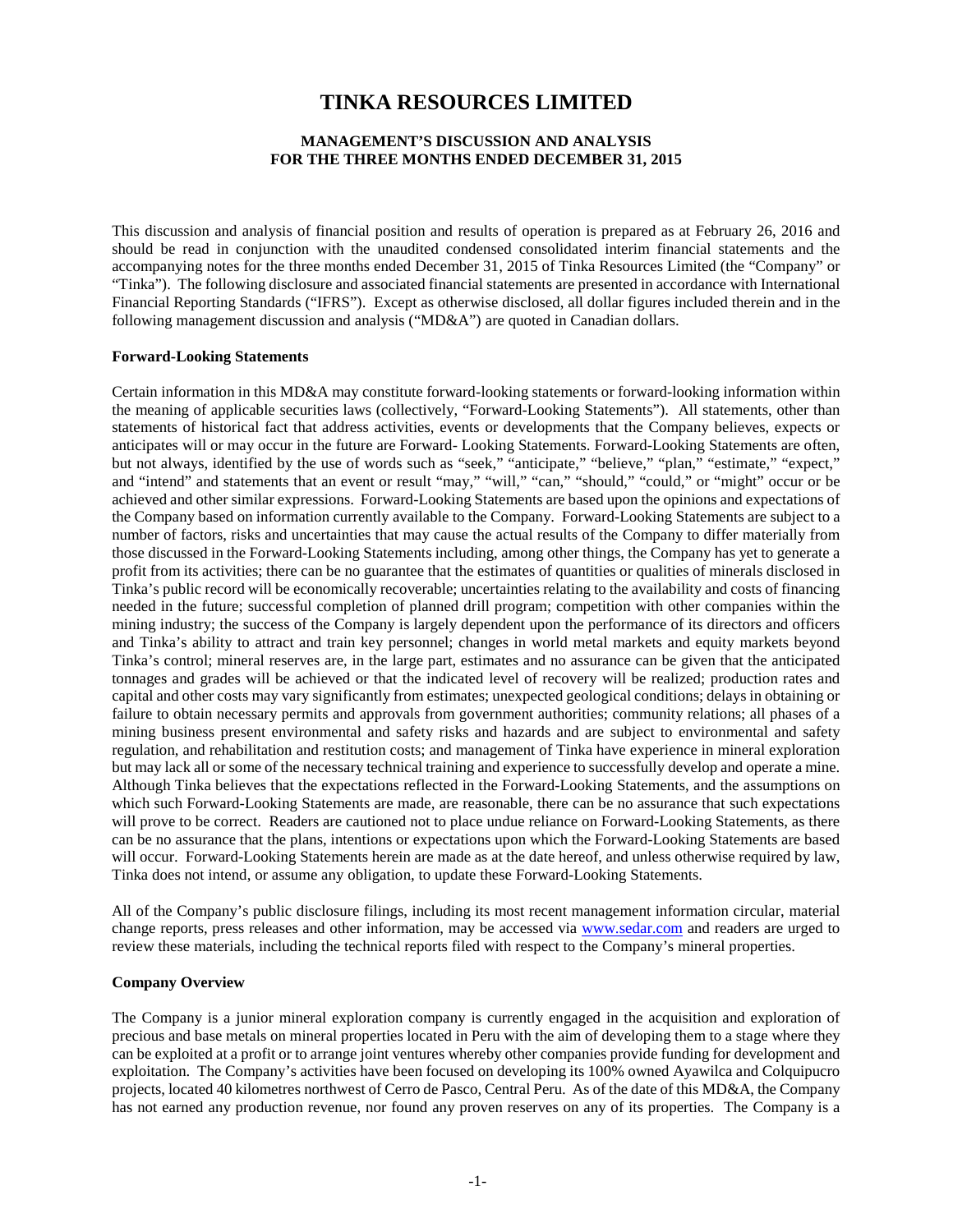reporting issuer in British Columbia and Alberta and trades on the TSX Venture Exchange ("TSXV") as a Tier 1 issuer, under the symbol "TK" and on the Frankfurt Exchange under the symbol "TLD".

## **Exploration Projects, Peru**

As of the date of this MD&A, Tinka owns 51 granted mining concessions covering 11,340 hectares at the Company's flagship Ayawilca - Colquipucro polymetallic projects in central Peru. There are 4 mining concession applications at the project covering 3,000 hectares. In addition, Tinka has 4 mining concessions covering 3,100 hectares elsewhere in Peru.

The Ayawilca - Colquipucro projects are located within the Districts of Yanahuanca and San Pedro de Pillao, Province of Daniel Alcides Carrion, Department of Pasco, 200 kilometres northeast of Lima. The projects are at elevations of between 3,800 and 4,360 metres, 40 kilometres northwest of the world-class Cerro de Pasco zinc-lead-silver mine. The principal commodity focus at the projects is zinc sulphide in mantos and veins, with deeper tin-copper mineralization in mantos and disseminations. At Colquipucro, a silver oxide cap is a potential open pit mining opportunity.

# *Ayawilca Zinc - Tin Project*

## *Inferred Mineral Resource Estimate*

In February 2015 the Company announced an initial Mineral Resource estimate for its 100% owned Ayawilca zinc (Zn) - indium (In) - silver (Ag) - lead (Pb) deposi[t \(PR February 26 2015\)](http://www.tinkaresources.com/news/00-00-tinka-announces-initial-inferred-zinc-resource-of-13-3-million-tonnes-grading-7-697874). The Inferred Mineral Resource at Ayawilca occurs in three separate zones (West, Central, and East), all of which remain open. The Mineral Resources were estimated by Roscoe Postle Associates ("RPA") of Toronto, Canada. Highlights of the resource estimate are:

- Inferred Mineral Resource of 13.3 million tonnes grading 7.7 % zinc equivalent, containing;
	- 1.7 billion pounds of Zn;
	- 909,000 kilograms of In;
	- 5.8 million ounces of Ag; and
	- 55 million pounds of Pb.

Mineral Resources at Ayawilca are reported on the basis of a possible underground mining scenario at a cut-off NSR value of US \$60/t (Table 1) using the drill results available to February 23, 2015. No Mineral Reserves have yet been estimated at Ayawilca.

| Zone         | <b>Tonnage</b><br>(Mt) | Zn<br>$(\%)$ | Zn Eq.<br>$\frac{9}{6}$ | Pb<br>(9/0) | <b>In</b><br>(g/t) | Ag<br>(g/t) | Zn<br>(Mlb) | Ph<br>(Mlb) | In<br>(kg) | Ag<br>(Moz) |
|--------------|------------------------|--------------|-------------------------|-------------|--------------------|-------------|-------------|-------------|------------|-------------|
| West         | 5.7                    | 6.7          | 8.9                     | 0.2         | 81                 | 15          | 846         | 22          | 459,000    | 2.7         |
| Central      | 2.2                    | 5.0          | 6.8                     | 0.1         | 73                 |             | 248         |             | 163.000    | 0.5         |
| East         | 5.4                    | 5.3          | 6.8                     | 0.3         | 53                 | 15          | 625         | 31          | 287,000    | 2.6         |
| <b>Total</b> | 13.3                   | 5.9          | 7.7                     | 0.2         | 68                 | 14          | 1.719       | 55          | 909.000    | 5.8         |

**Table 1. Inferred Mineral Resources at Ayawilca as of February 23, 2015**

**Notes:**

1. CIM definitions were followed for Mineral Resources.

2. Mineral Resources are reported above an NSR cut-off value of US \$60 per tonne.

3. The NSR value was based on estimated metallurgical recoveries, assumed metal prices and smelter terms, which include payable factors, treatment charges, penalties, and refining charges. Metal price assumptions were: US \$1.20/lb Zn, US \$550/kg In, US \$24.00/oz Ag, and US \$1.10/lb Pb. Metal recovery assumptions were: 90% Zn, 75% In, 50% Ag, and 75% Pb. The NSR value for each block was calculated using the following NSR factors: US \$15.24 per % Zn, US \$5.57 per % Pb, US \$0.33 per gram In, and US \$0.34 per gram Ag.

4. The zinc equivalent (Zn Eq.%) value was calculated using the following formula:

Zn Eq.(%) = [Zn(%)\*US \$15.24+Pb(%)\*US \$5.57+In(g/t)\*US \$0.33+Ag (g/t)\*US \$0.34]/ US \$15.24

5. Numbers may not add due to rounding.

The drill database included 18,634 metres in 43 drill holes. A set of cross-sections and level plans were interpreted to construct three-dimensional wireframe models at an NSR cut-off value of US \$60/t. Prior to compositing to two metre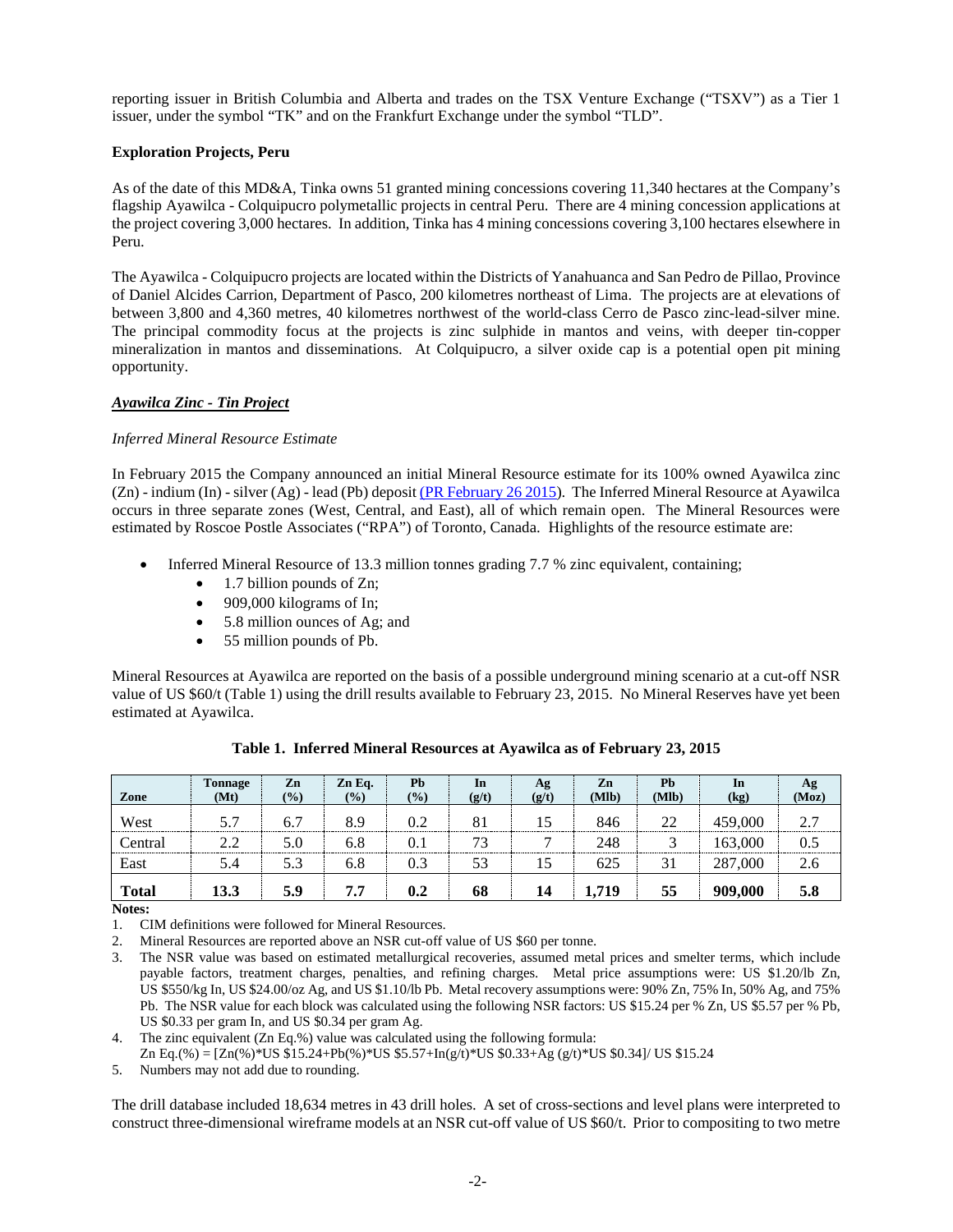lengths, high Zn, In, and Ag values were cut to 25%, 500  $g/t$ , and 100  $g/t$ , respectively. Block model grades within the wireframe models were interpolated by inverse distance cubed. Density was estimated to be 3.55  $t/m<sup>3</sup>$  using 21 density measurements located within the wireframe models.

Readers are encouraged to read the entire technical report entitled "Technical Report on the Mineral Resource Estimate for the Ayawilca-Colquipucro Property, Department of Pasco, Peru", dated March 25, 2015 which can be found under the Company's profile on SEDAR at [http://www.sedar.com](http://www.sedar.com/) or on the Company's website at [http://www.tinkaresources.com](http://www.tinkaresources.com/) .

# *Geology of Ayawilca*

Zinc mineralization at Ayawilca occurs as massive to semi-massive sulphide replacements of Mesozoic limestone up to 250 metres thick (Pucara Group). The zinc mineralization is interpreted to be hosted mostly by gently-dipping replacement bodies or "mantos", with feeders which are sub-vertical to steeply-south dipping. The zinc occurs as sulphide impregnations (sphalerite) accompanied by abundant pyrite, pyrrhotite, chlorite, iron carbonate, and/or magnetite. Minor sulphides include galena, chalcopyrite, and arsenopyrite. The Pucara limestone is overlain by a 150 metre thick sequence of Cretaceous sandstone (Goyllarisquizga Group). The sandstone largely forms a barren cap to the mineralization, although narrow late sphalerite-rich sub-vertical veins (<1 - 3 metres across) cut the sandstone and occasionally outcrop at the surface at West Ayawilca.

Massive to semi-massive pyrrhotite mantos, which occur at or near the base of the Pucara Group limestone, host the tin and copper mineralization. The pyrrhotite bodies are magnetic, and are the main source of the strong geophysical anomalies. The pyrrhotite-tin-copper mantos vary in thickness from a few metres to up to 50 metres thick. Sulphide stockwork veins occur beneath the mantos hosted within the underlying metamorphic rocks (Excelsior Group). Based on a mineralogical study of eight tin-bearing samples from seven drill holes [\(PR November 25, 2014\)](http://www.tinkaresources.com/news/00-00-tinka-discovers-tin-copper-mineralization-beneath-high-grade-zinc-at-ayawilca-685156), tin at Ayawilca occurs predominantly as cassiterite (tin oxide)**,** the most common ore mineral of tin, with minor stannite (tin-copper sulphide). Almost half of the cassiterite was coarse-grained  $(> 0.3 \text{ mm})$ , providing the opportunity for possible gravity separation of the coarser tin fractions in any future mining operation. Copper was predominantly chalcopyrite.

Ayawilca would likely be mined, if proven to be economic, using underground mining methods accessed by horizontal portals.

# *2015 Drill Results*

Tinka completed a drill program consisting of 8,918 metres in 23 diamond drill holes at Ayawilca from August to December 2015, with the purpose of extending the zinc resources and testing the tin-copper potential at depth. With the completion of the 2015 holes, Tinka has now drilled 27,674 metres in 77 diamond drill holes in total at Ayawilca. Drilling in 2015 successfully increased the footprint of the zinc mineralization, and continues to show that Ayawilca is a large base metals discovery. Zinc mineralization still remains open to the south, southwest, and northeast. In addition, significant tin mineralization was intersected in several drill holes.

Both the zinc and tin-copper mineralization are interpreted to be generally gently-dipping, replacing favourable sedimentary units. The true widths of the intercepts, except in case of veins (marked) are believed to be at least 75% of the down-hole widths. Table 2 summarises all significant drill intercepts of the 2015 drill program.

|                     | From   | T <sub>0</sub> | Int   | Zn<br>$($ %) | Pb<br>(%) | Ag                          | <b>Cu</b><br>$($ %) | Sn<br>(%)    | <b>In</b> |                         |
|---------------------|--------|----------------|-------|--------------|-----------|-----------------------------|---------------------|--------------|-----------|-------------------------|
| <b>Drillhole</b>    | (m)    | (m)            | (m)   |              |           | (g/t)                       |                     |              | (g/t)     | <b>Prospect/Comment</b> |
| A <sub>15</sub> -55 | 265.90 | 268.25         | 2.35  | 3.54         | 1.89      | 49                          | 0.08                | 0.03         |           | Central Avawilca        |
| and                 | 308.40 | 314.90         | 6.50  | 2.03         | 2.89      | 72                          | 0.09                | 0.02         | $<$ 1     |                         |
| and                 | 389.55 | 407.30         | 17.75 | 1.34         | 0.01      |                             | 0.01                | $\mathbf{0}$ | 38        |                         |
| and                 | 411.60 | 424.60         | 13.00 | 0.19         | 0.01      |                             | 0.11                | 0.74         | 7         |                         |
| including           | 420.65 | 424.60         | 3.95  | 0.07         | < 0.01    | 7                           | 0.23                | 2.02         |           |                         |
| and                 | 454.60 | 458.30         | 3.70  | 2.82         | < 0.01    | $\mathcal{D}_{\mathcal{L}}$ | 0.05                | 0.05         | 14        |                         |
| A <sub>15</sub> -54 | 95.90  | 101.70         | 5.80  | 8.89         | 0.05      | 26                          | 0.05                | < 0.01       | 2.5       | West Avawilca           |
| including           | 95.90  | 97.50          | 1.60  | 28.14        | 0.04      | 76                          | 0.12                | 0.01         | 8         |                         |

**Table 2. Highlights of 2015 Drill Results at Ayawilca**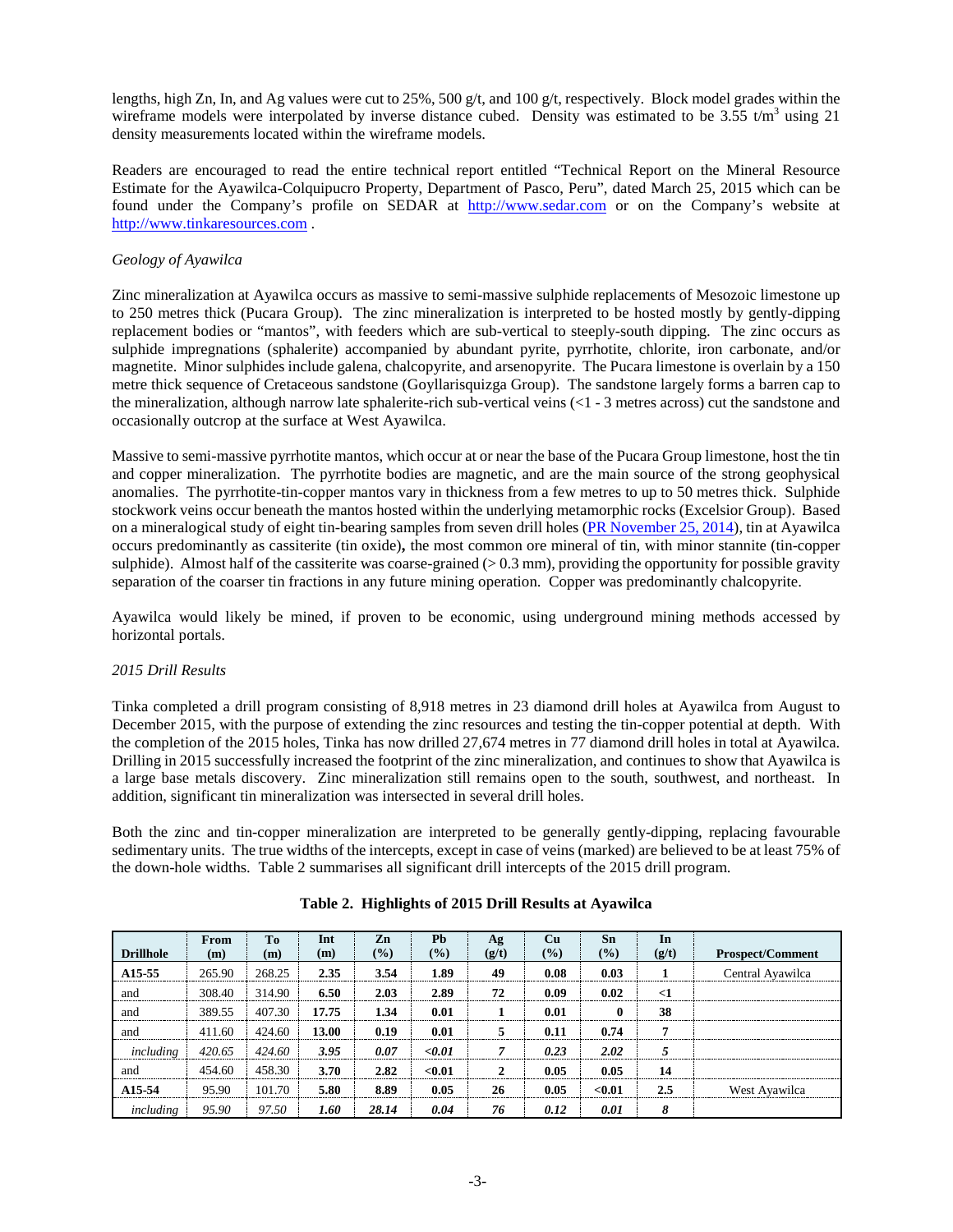| <b>Drillhole</b> | From<br>(m) | To<br>(m) | Int<br>(m) | Zn<br>(%) | P <sub>b</sub><br>(%) | Ag<br>(g/t)      | Cu<br>(%) | S <sub>n</sub><br>(%) | In<br>(g/t)             | <b>Prospect/Comment</b> |
|------------------|-------------|-----------|------------|-----------|-----------------------|------------------|-----------|-----------------------|-------------------------|-------------------------|
| and              | 107.00      | 118.20    | 11.20      | 4.81      | 0.03                  | 22               | 0.03      | $0.01$                | $\mathbf{3}$            | vein                    |
| including        | 113.90      | 114.40    | 0.50       | 33.37     | 0.23                  | 152              | 0.17      | 0.01                  | 7                       |                         |
| including        | 107.00      | 107.50    | 0.50       | 13.97     | 0.07                  | 39               | 0.13      | $0.01$                | 7                       |                         |
| including        | 115.20      | 115.80    | 0.60       | 22.67     | 0.15                  | 147              | 0.17      | 0.01                  | 6                       |                         |
| including        | 117.70      | 118.20    | 0.50       | 18.32     | 0.06                  | 53               | 0.12      | 0.01                  | 24                      |                         |
| and              | 138.50      | 141.70    | 3.20       | 9.96      | 0.62                  | 84               | 0.04      | $0.01$                | $\mathbf{1}$            | vein                    |
| including        | 138.50      | 139.10    | 0.60       | 27.93     | 2.22                  | 230              | 0.08      | $0.01$                | $\boldsymbol{l}$        |                         |
| and              | 162.00      | 180.00    | 18.00      | 3.71      | 0.89                  | 65               | 0.02      | $0.01$                | 1                       | vein                    |
| including        | 168.40      | 168.90    | 0.50       | 37.43     | 0.19                  | 134              | 0.23      | $0.01$                | 9                       |                         |
| and              | 193.60      | 194.10    | 0.50       | 14.53     | 0.10                  | 102              | 0.09      | $0.01$                | $\overline{\mathbf{4}}$ |                         |
| and              | 200.40      | 205.20    | 4.80       | 3.00      | 0.08                  | 19               | 0.02      | $0.01$                | $\sqrt{5}$              |                         |
| including        | 202.80      | 203.30    | 0.50       | 16.31     | 0.10                  | 69               | 0.07      | $0.01$                | 42                      |                         |
| A15-53           | 128.00      | 132.00    | 4.00       | 7.63      | $0.01$                | 13               | $0.01$    | $0.01$                | 1                       | South-Central Ayawilca  |
| including        | 128.00      | 130.00    | 2.00       | 12.26     | 0.01                  | 20               | 0.01      | $0.01$                | $\boldsymbol{2}$        |                         |
| and              | 160.00      | 164.00    | 4.00       | 4.45      | 0.03                  | 16               | $0.01$    | $0.01$                | 7                       |                         |
| and              | 190.00      | 191.40    | 1.40       | 0.75      | 1.35                  | 240              | $0.01$    | $0.01$                | $<$ 1                   |                         |
| and              | 344.20      | 360.7     | 16.5       | 5.45      | 0.02                  | 11               | 0.12      | 0.05                  | 92                      |                         |
| including        | 353.90      | 360.7     | 6.8        | 8.17      | 0.02                  | 12               | 0.09      | 0.08                  | 117                     |                         |
| and              | 380.30      | 389.00    | 8.70       | 4.36      | 0.14                  | 9                | 0.04      | 0.1                   | 8                       |                         |
| A15-52           | 192.00      | 192.60    | 0.60       | 10.23     | 4.06                  | 161              | 0.05      | 0.03                  | 152                     | South-Central Ayawilca  |
| and              | 198.50      | 202.10    | 3.60       | 2.06      | 0.02                  | 5                | 0.01      | $0.01$                | 27                      |                         |
| and              | 232.00      | 246.10    | 14.10      | 1.88      | 1.69                  | 27               | 0.05      | 0.03                  | $<$ 1                   |                         |
| and              | 270.60      | 274.95    | 4.35       | 6.38      | 0.61                  | 14               | 0.05      | 0.05                  | $\leq$ 1                |                         |
| and              | 306.1       | 324.7     | 18.6       | 4.38      | 0.03                  | 4                | 0.06      | 0.06                  | 81                      |                         |
| including        | 319.9       | 321.5     | 1.6        | 11.13     | 0.02                  | $\boldsymbol{7}$ | 0.13      | 0.07                  | 280                     |                         |
| and              | 356.10      | 361.20    | 5.10       | 0.28      | $0.01$                | 24               | 0.33      | 1.21                  | 17                      |                         |
| including        | 359.00      | 359.85    | 0.85       | 0.34      | $0.01$                | $38\,$           | 0.53      | 5.26                  | 25                      |                         |
| and              | 364.00      | 387.00    | 23.00      | 2.77      | 0.06                  | 6                | $0.02\,$  | 0.03                  | 43                      |                         |
| including        | 370.30      | 371.25    | 0.95       | 16.59     | 0.04                  | 10               | 0.05      | 0.04                  | 301                     |                         |
| and              | 394.20      | 400.70    | 6.50       | 3.09      | 0.01                  | 3                | 0.04      | 0.12                  | 18                      |                         |
| A15-51           | 376.00      | 380.10    | 4.10       | 3.05      | 0.03                  | $\mathbf{1}$     | $0.01$    | $0.01$                | 93                      | East Ayawilca           |
| A15-50           | 384.60      | 392.60    | 8.00       | 1.97      | $0.01$                | 1                | 0.01      | $0.01$                | 13                      | East Ayawilca           |
| A15-49           | 30.90       | 31.70     | 0.80       | 7.56      | 0.73                  | 50               | 0.04      | 0.03                  | 40                      | Central-East Ayawilca   |
| and              | 84.50       | 85.00     | 0.50       | 19.60     | 0.14                  | 59               | 0.12      | 0.01                  | 83                      |                         |
| and              | 167.70      | 174.20    | 6.50       | 1.15      | 0.85                  | 87               | 0.05      | 0.19                  | $<$ 1                   |                         |
| and              | 279.70      | 288.00    | 8.30       | 3.57      | 2.07                  | 28               | 0.03      | 0.06                  | $\overline{\mathbf{5}}$ |                         |
| and              | 302.00      | 309.80    | 7.80       | 2.49      | 1.45                  | 25               | 0.02      | 0.03                  | $\leq1$                 |                         |
| and              | 393.90      | 403.40    | 9.5        | 0.39      | 0.02                  | 12               | 0.26      | $0.88\,$              | $\bf 8$                 |                         |
| including        | 396.60      | 399.00    | 2.4        | 0.03      | $0.01$                | $\pmb{8}$        | 0.43      | 2.39                  | 6                       |                         |
| A15-47           | 152.30      | 154.65    | 2.35       | 0.24      | 0.20                  | 210              | 0.01      | $0.01$                | $\leq 1$                | vein                    |
| and              | 178.35      | 179.00    | 0.65       | 5.21      | 5.87                  | 133              | $0.07\,$  | $0.01$                | $<$ 1                   | West-Central Ayawilca   |
| and              | 386.00      | 390.00    | 4.00       | 3.64      | $0.01$                | $\mathbf{1}$     | 0.02      | 0.05                  | $\overline{\mathbf{4}}$ |                         |
| and              | 396.00      | 398.50    | 2.50       | 5.14      | $0.01$                | ${\bf 10}$       | 0.10      | 0.13                  | 210                     |                         |
| A15-46           | 99.20       | 101.30    | 2.10       | 37.25     | 2.29                  | 255              | 0.15      | $\mathbf{0.04}$       | 347                     | vein                    |
| and              | 185.70      | 192.00    | 6.30       | 3.10      | 0.01                  | $\sqrt{5}$       | 0.01      | $0.01$                | $\boldsymbol{9}$        | West-Central Ayawilca   |
| and              | 230.70      | 231.20    | 0.50       | 6.23      | 9.92                  | 308              | 0.26      | 0.03                  | $\mathbf{1}$            |                         |
| and              | 246.50      | 248.00    | 1.50       | 3.41      | 2.49                  | 97               | 0.14      | $0.01$                | $\mathbf{1}$            |                         |
| A15-45           | 109.40      | 109.90    | 0.50       | 10.75     | 0.12                  | 36               | 0.03      | 0.04                  | 73                      | Central Ayawilca        |
| and              | 115.40      | 115.90    | 0.50       | 17.69     | 0.08                  | 33               | 0.03      | $0.01$                | 45                      |                         |
| and              | 168.20      | 174.50    | 6.30       | 2.12      | 0.02                  | $\boldsymbol{2}$ | $0.01$    | $0.01$                | 16                      |                         |
| and              | 308.00      | 314.00    | 6.00       | 2.30      | 0.91                  | 13               | 0.04      | $0.01$                | $\mathbf{1}$            |                         |
| and              | 344.00      | 350.00    | 6.00       | 2.36      | 0.53                  | 8                | 0.01      | 0.07                  | 1                       |                         |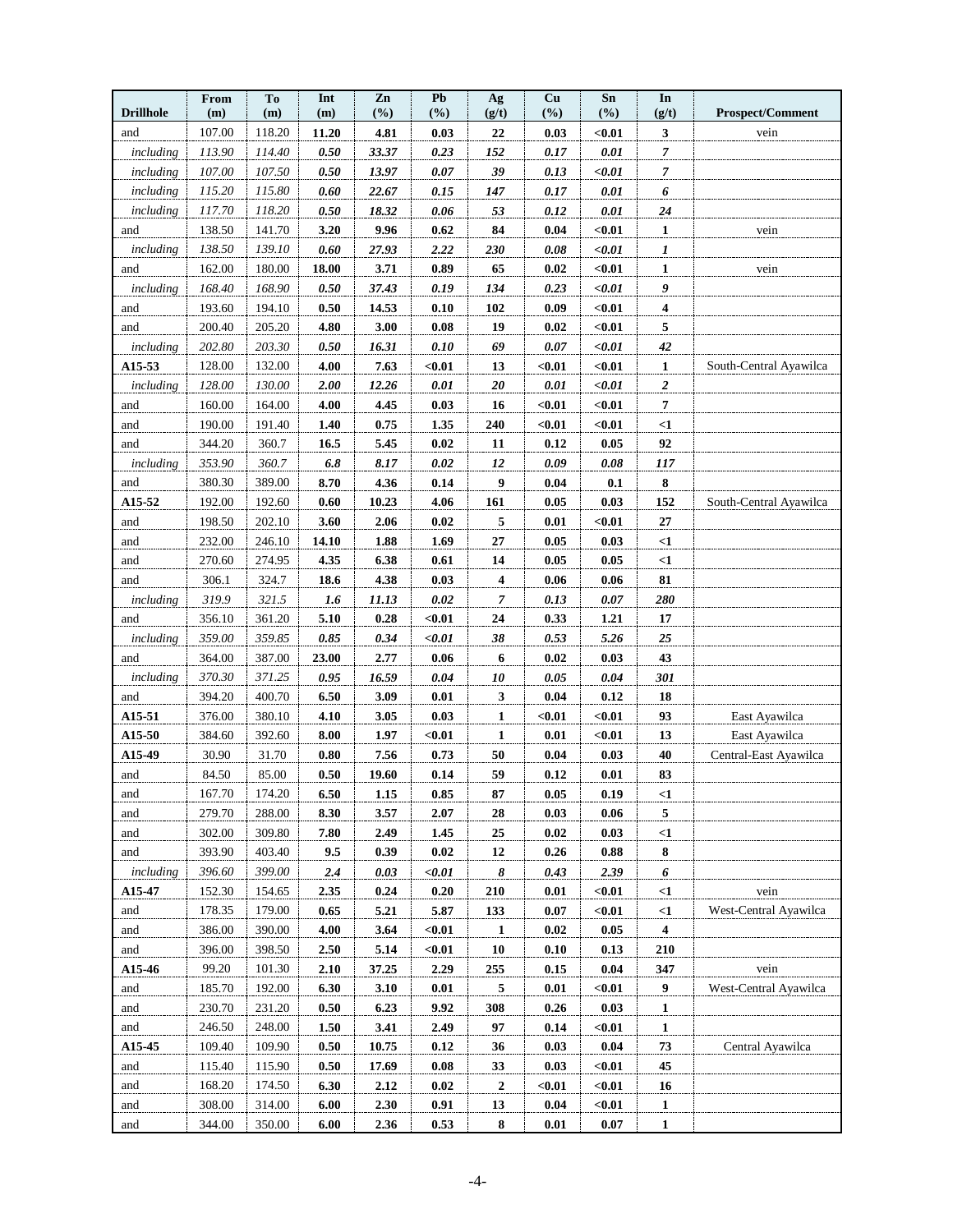| <b>Drillhole</b> | From<br>(m) | To<br>(m) | Int<br>(m) | Zn<br>$(\%)$ | Pb<br>$(\%)$ | Ag<br>(g/t)             | Cu<br>$(\%)$ | Sn<br>(%) | In<br>(g/t)                 | <b>Prospect/Comment</b> |
|------------------|-------------|-----------|------------|--------------|--------------|-------------------------|--------------|-----------|-----------------------------|-------------------------|
| and              | 367.25      | 376.00    | 8.75       | 3.00         | 0.17         | 5                       | 0.02         | 0.04      | 12                          |                         |
| including        | 373.00      | 374.40    | 1.40       | 8.96         | 0.05         | 11                      | 0.07         | 0.03      | 6                           |                         |
| and              | 381.80      | 384.50    | 2.70       | 5.47         | 0.08         | 5                       | 0.00         | 0.05      | 7                           |                         |
| A15-44           | 172.80      | 178.70    | 4.90       | 3.21         | 0.06         | 23                      | 0.02         | $0.01$    | 28                          | South-Central Ayawilca  |
| and              | 305.90      | 310.90    | 5.00       | 2.80         | 0.02         | 6                       | 0.04         | $0.01$    | 23                          |                         |
| $\quad$ and      | 350.55      | 365.40    | 14.85      | 0.46         | $0.01$       | 26                      | 0.36         | 1.10      | 15                          |                         |
| including        | 358.00      | 363.65    | 5.65       | 0.05         | $0.01$       | 47                      | 0.56         | 2.16      | 16                          |                         |
| A15-43           | 130.70      | 134.00    | 3.30       | 14.87        | 0.07         | 23                      | 0.05         | 0.04      | 99                          | vein                    |
| and              | 151.30      | 156.10    | 4.80       | 2.24         | 1.08         | 16                      | 0.02         | $0.01$    | $<$ 1                       | Central Ayawilca        |
| and              | 177.20      | 206.50    | 29.30      | 2.16         | 0.31         | 7                       | 0.01         | $0.01$    | 27                          |                         |
| and              | 221.00      | 252.30    | 31.30      | 2.63         | 0.01         | 5                       | 0.08         | $0.01$    | 52                          |                         |
| including        | 222.50      | 226.00    | 3.50       | 4.74         | $0.01$       | 4                       | 0.02         | $0.01$    | 63                          |                         |
| and              | 281.90      | 329.60    | 47.70      | 0.08         | 0.00         | 4                       | 0.20         | 0.47      | $\overline{\mathbf{4}}$     |                         |
| including        | 314.00      | 320.00    | 6.00       | 0.01         | 0.00         | 10                      | 0.52         | 1.28      | 6                           |                         |
| A15-42           | 78.00       | 82.00     | 4.00       | 2.80         | 0.02         | 12                      | 0.02         | $0.01$    | $\mathbf{1}$                | West Ayawilca           |
| and              | 110.00      | 116.50    | 6.50       | 3.03         | 0.01         | 7                       | 0.01         | $0.01$    | $\leq$ 1                    |                         |
| including        | 115.40      | 116.50    | 1.10       | 13.02        | 0.04         | 17                      | 0.04         | $0.01$    | 1                           |                         |
| and              | 170.00      | 176.00    | 6.00       | 1.74         | 1.03         | 112                     | 0.03         | $0.01$    | $<$ 1                       |                         |
| A15-41           | 82.40       | 86.00     | 3.60       | 15.35        | 0.06         | 31                      | 0.05         | 0.01      | 103                         | vein                    |
| including        | 82.40       | 84.30     | 1.90       | 28.08        | 0.04         | 45                      | 0.10         | 0.02      | 190                         | Central Ayawilca        |
| and              | 233.70      | 242.70    | 9.00       | 4.31         | 1.25         | 29                      | 0.06         | 0.01      | $\mathbf{1}$                |                         |
| and              | 268.10      | 273.40    | 5.30       | 4.35         | 0.45         | 9                       | 0.03         | 0.01      | $\mathbf{3}$                |                         |
| and              | 286.50      | 294.50    | 8.00       | 1.43         | 0.29         | 8                       | 0.01         | 0.02      | 5                           |                         |
| and              | 306.00      | 308.40    | 2.40       | 6.71         | 0.01         | 3                       | 0.06         | 0.03      | 172                         |                         |
| and              | 310.00      | 354.00    | 44.00      | 0.18         | 0.01         | 4                       | 0.13         | 0.03      | $\overline{7}$              |                         |
| A15-40           | 55.00       | 62.00     | 7.00       | 3.89         | $0.01$       | 3                       | $0.01$       | $0.01$    | 1                           | South-Central Ayawilca  |
| and              | 201.60      | 223.50    | 21.90      | 1.89         | 0.18         | 8                       | 0.04         | 0.03      | 13                          |                         |
| and              | 231.40      | 248.50    | 17.10      | 3.42         | 0.23         | 8                       | 0.05         | 0.03      | 62                          |                         |
| including        | 233.80      | 241.75    | 7.95       | 5.31         | 0.04         | 9                       | 0.07         | 0.04      | 91                          |                         |
| and              | 300.20      | 301.20    | 1.00       | 7.67         | 0.14         | 36                      | 0.06         | 0.02      | 140                         |                         |
| and              | 326.20      | 378.5     | 52.3       | 0.32         | 0.03         | 15                      | 0.16         | 1.20      | 9                           |                         |
| including        | 328.00      | 341.00    | 13.00      | 0.05         | $0.01$       | 12                      | 0.25         | 2.94      | 8                           |                         |
| including        | 330.00      | 332.50    | 2.50       | 0.02         | $0.01$       | 10                      | 0.18         | 8.81      | $\boldsymbol{4}$            |                         |
| A15-39           | 182.60      | 183.60    | 1.00       | 9.64         | 0.01         | 10                      | 0.03         | $0.01$    | 23                          | South-Central Ayawilca  |
| and              | 294.80      | 303.20    | 8.40       | 3.29         | 0.13         | 9                       | 0.01         | 0.06      | 56                          |                         |
| and              | 320.00      | 350.00    | 30.00      | 3.53         | 0.10         | $\pmb{7}$               | 0.01         | 0.08      | 50                          |                         |
| including        | 329.25      | 331.00    | 1.75       | 18.87        | 0.01         | $27\,$                  | 0.01         | 0.07      | 226                         |                         |
| and              | 370.00      | 452.00    | 82.00      | 0.01         | $0.01$       | 5                       | 0.22         | 0.33      | $\mathbf{3}$                |                         |
| including        | 370.00      | 420.00    | 50.00      | 0.01         | $0.01$       | 6                       | 0.25         | 0.52      | $\boldsymbol{\mathfrak{z}}$ |                         |
| including        | 380.00      | 388.00    | 8.00       | $0.01$       | $0.01$       | $\boldsymbol{\beta}$    | 0.19         | 1.43      | $\boldsymbol{l}$            |                         |
| A15-38           | 236.60      | 280.00    | 43.40      | 3.65         | 0.08         | 13                      | 0.06         | 0.08      | 63                          | Central-East Ayawilca   |
| including        | 268.00      | 278.00    | 10.00      | 5.90         | 0.02         | 16                      | 0.08         | 0.18      | 119                         |                         |
| and              | 294.00      | 303.30    | 9.30       | 4.20         | 0.02         | 5                       | 0.03         | 0.11      | 31                          |                         |
| and              | 312.00      | 328.00    | 16.00      | 1.83         | $0.01$       | 1                       | 0.03         | 0.06      | 46                          |                         |
| and              | 354.00      | 360.70    | 6.70       | 2.25         | $0.01$       | $\boldsymbol{2}$        | 0.05         | 0.04      | 46                          |                         |
| and              | 372.70      | 379.00    | 6.30       | 2.46         | $0.01$       | $\mathbf{1}$            | 0.02         | 0.1       | 22                          |                         |
| and              | 379.00      | 388.00    | 9.00       | 0.04         | $0.01$       | $\overline{\mathbf{4}}$ | 0.26         | 0.04      | 5                           |                         |
| A15-37           | 84.00       | 89.60     | 5.60       | 3.12         | 0.33         | 26                      | $0.02\,$     | $0.01$    | 50                          | East Ayawilca           |
| and              | 475.50      | 481.90    | 6.40       | 4.16         | 0.74         | 25                      | 0.03         | $0.01$    | 53                          |                         |
| A15-36           | 79.70       | 87.00     | 7.30       | 7.10         | 1.29         | 194                     | 0.12         | $0.01$    | 53                          | vein                    |
| and              | 344.50      | 354.00    | 9.50       | 4.00         | 0.01         | $\boldsymbol{2}$        | 0.05         | 0.07      | 74                          |                         |
| and              | 360.00      | 399.35    | 39.35      | 0.27         | 0.06         | 19                      | 0.11         | 0.21      | 26                          |                         |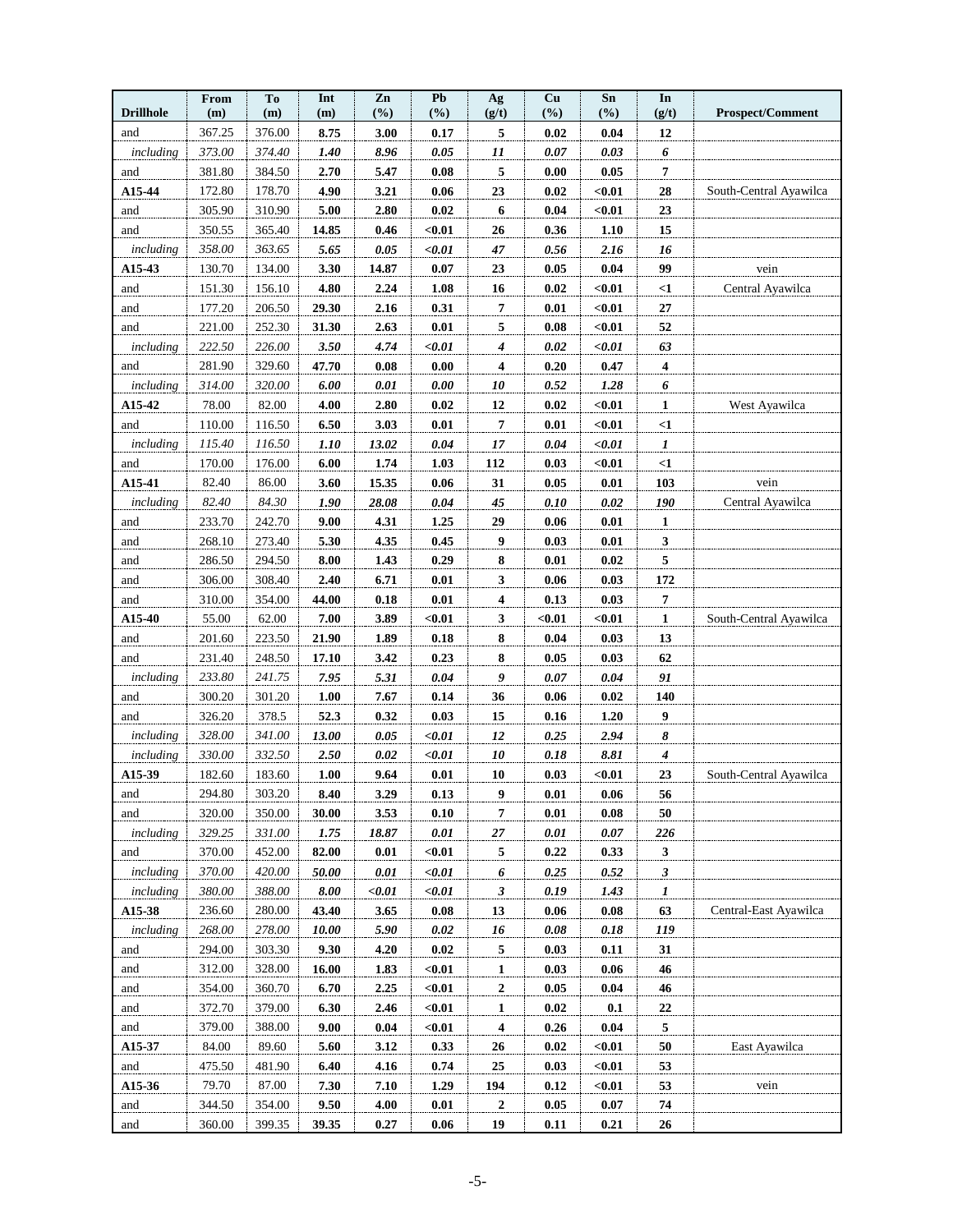| <b>Drillhole</b>    | From<br>(m) | Tо<br>(m) | Int<br>(m) | Zn<br>$($ %) | Pb<br>$\binom{0}{0}$ | Аg<br>(g/t) | Cu<br>$(\%)$ | Sn<br>$\frac{9}{6}$ | In<br>(g/t) | <b>Prospect/Comment</b> |
|---------------------|-------------|-----------|------------|--------------|----------------------|-------------|--------------|---------------------|-------------|-------------------------|
| A <sub>15</sub> -35 | 162.00      | 190.00    | 28.00      | 3.26         | 0.78                 | 25          | 0.06         | 0.06                | 10          | Central-East Avawilca   |
| and                 | 196.00      | 246.00    | 50.00      | 2.97         | 0.33                 | 12          | 0.02         | 0.1                 | 31          |                         |
| including           | 202.00      | 216.00    | 14.00      | 3.78         | 0.04                 | 6           | 0.02         | 0.1                 | 19          |                         |
| including           | 238.00      | 246.00    | 8.00       | 4.74         | 0.06                 | 19          | 0.05         | 0.17                | 67          |                         |
| and                 | 262.00      | 302.00    | 40.00      | 2.26         | 0.03                 | 3           | 0.02         | < 0.01              | -9          |                         |
| including           | 288.00      | 296.00    | 8.00       | 3.53         | 0.04                 | 8           | 0.06         | < 0.01              | 6           |                         |
| and                 | 340.00      | 354.15    | 14.15      | 0.31         | 0.00                 |             | 0.16         | 0.36                | 12          |                         |
| A <sub>15</sub> -34 | 98.00       | 99.30     | 1.30       | 5.64         | 0.18                 | 92          | 0.14         | < 0.01              | 138         | East Avawilca           |
| and                 | 364.00      | 368.00    | 4.00       | 1.50         | 0.12                 | 6           | 0.02         | < 0.01              | ا ح         |                         |
| and                 | 418.00      | 426.00    | 8.00       | 1.41         | 0.22                 | 8           | 0.02         | 0.01                | 5           |                         |

# *Drill Results for Tin*

The drill program during 2015 also discovered some significant new zones for tin mineralization, generally associated with pyrrhotite-rich mantos near the base of the limestone, typically starting a few metres beneath the zinc mineralization. Highlights of the tin drill intersections include:

- A15-40 (Central Ayawilca): 52.3 metres at 1.2% tin and 0.16% copper from 326.2 metres depth, including 2.5 metres at 8.81% tin and 0.18% copper from 330 metres depth;
- A15-39 (Central Ayawilca): 50.0 metres at 0.52% tin and 0.25% copper from 370.0 metres depth.

# *2011 to 2014 Drill Results*

Between 2011 and 2014, Tinka drilled 18,756 metres in 54 diamond drill holes at Ayawilca. These results were used to estimate the initial Ayawilca Mineral Resource in February 2015. The results are summarized in Table 3.

Some key drill intersections for zinc included:

- A13-05 (West Ayawilca): 212.9 metres at 5.3 % zinc & 83 grams per tonne  $(g/t)$  indium from 130.3 metres depth, including 16.0 metres at 18.1 % zinc & 120 g/t indium from 150.0 metres depth, and 10.0 metres at 12.9 % zinc & 670 g/t indium from 316.0 metres depth;
- A12-08 (Central Ayawilca): 36.5 metres at 6.5 % zinc & 63 g/t indium from 162.0 metres depth, and 38.0 metres at 4.6 % zinc & 117 g/t indium from 266.0 metres depth;
- A14-18 (East Ayawilca): 28.8 metres at 5.6 % zinc & 27 g/t indium from 331.2 metres depth, and 36.9 metres at 5.6 % zinc & 14 g/t indium from 375.1 metres depth;

| <b>Drillhole</b>    | From<br>(m) | Tо<br>(m) | Int<br>(m) | Zn<br>(%) | <b>Pb</b><br>$($ %) | Ag<br>(g/t) | Cu<br>(%) | <b>Sn</b><br>$($ %) | In<br>(g/t) | <b>Prospect / Comment</b> |
|---------------------|-------------|-----------|------------|-----------|---------------------|-------------|-----------|---------------------|-------------|---------------------------|
| CDD46               | 252.00      | 262.50    | 10.50      |           |                     | 3           | 0.10      | 0.82                |             | North Ayawilca            |
| and                 | 274.00      | 282.90    | 8.90       | 1.56      | 0.25                | 9           | 0.01      |                     | 17          |                           |
| A14-33              | 92.00       | 95.40     | 3.40       | 4.99      | 0.23                | 27          | 0.03      | 1.56                | 6           | West Ayawilca             |
| and                 | 114.00      | 120.00    | 6.00       | 1.14      | 0.06                | 19          | 0.01      |                     | 1           |                           |
| and                 | 131.50      | 136.00    | 4.50       | 2.49      | 0.28                | 33          | 0.02      |                     |             |                           |
| and                 | 184.00      | 206.00    | 22.00      | 1.62      | 1.04                | 22          | 0.02      |                     |             |                           |
| and                 | 268.00      | 345.10    | 77.10      | 4.02      | 0.03                | 4           | 0.01      |                     | 22          |                           |
| including           | 270.90      | 279.70    | 8.80       | 13.49     | 0.13                | 11          | 0.02      |                     | 8           |                           |
| A <sub>14</sub> -32 | 203.30      | 218.00    | 14.70      | 3.23      | 0.69                | 18          | 0.07      | 0.24                | 3           | West Ayawilca             |
| and                 | 230.00      | 269.20    | 39.20      | 2.19      | 0.01                | 3           | 0.02      |                     | 10          |                           |
| A14-31              | 98.00       | 104.00    | 6.00       | 5.20      | 0.34                | 45          | 0.02      |                     | 43          | East Ayawilca             |
| and                 | 200.00      | 212.00    | 12.00      | 5.16      | 1.81                | 97          | 0.12      |                     | <b>100</b>  |                           |
| and                 | 310.00      | 315.00    | 5.00       | 3.35      | 0.23                | 11          | 0.03      |                     | 25          |                           |
| and                 | 322.10      | 325.50    | 3.40       | 14.82     | 0.27                | 10          | 0.05      |                     | 14          |                           |
| and                 | 411.20      | 414.20    | 3.00       | 3.34      | 0.22                | 7           | 0.02      |                     | 10          |                           |

**Table 3. Highlights of drill results from Ayawilca 2011 to 2014**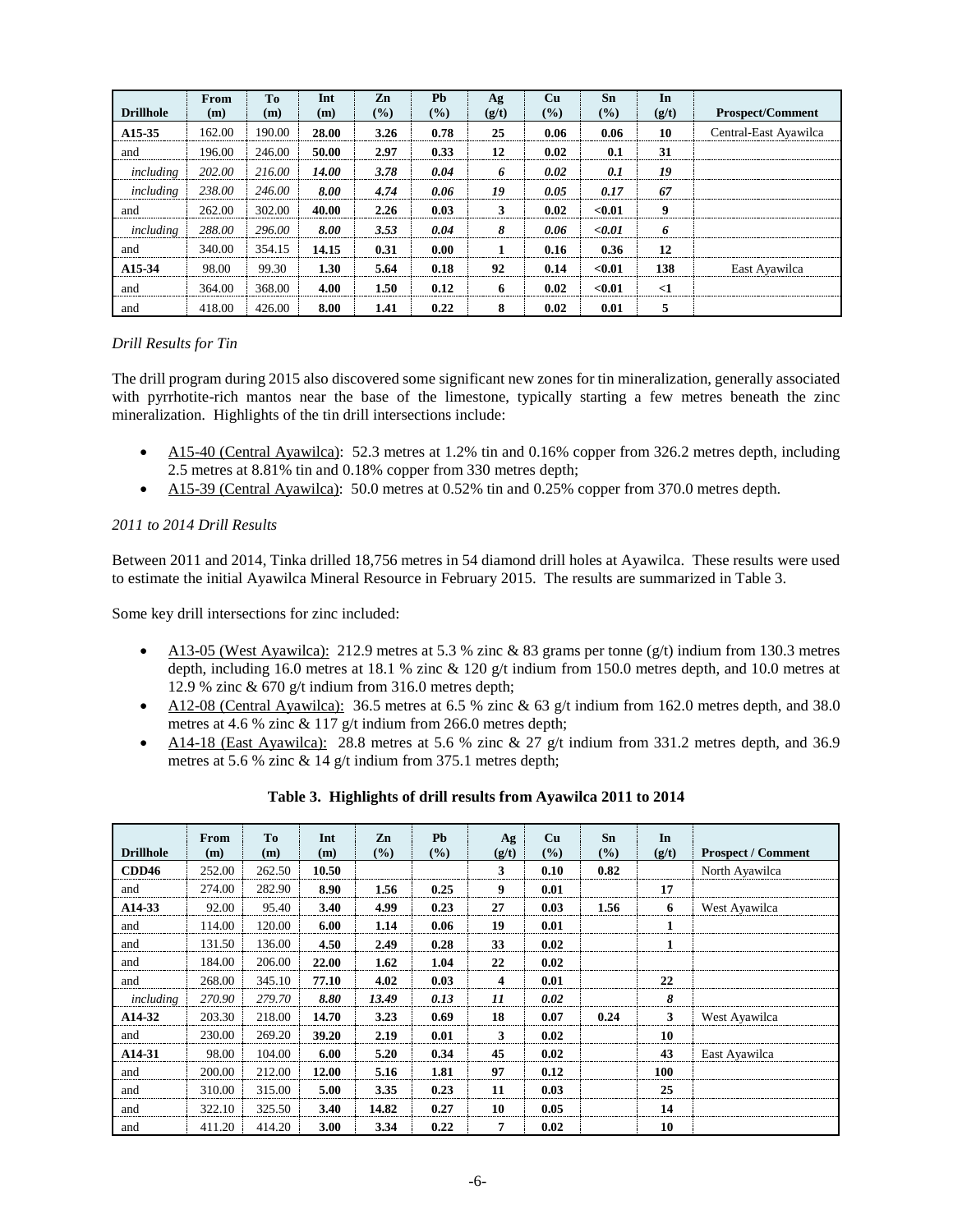| <b>Drillhole</b> | From             | Tо                                        | Int           | Zn            | Pb           | Ag             | Cu                   | Sn       | In               |                                            |
|------------------|------------------|-------------------------------------------|---------------|---------------|--------------|----------------|----------------------|----------|------------------|--------------------------------------------|
|                  | (m)              | (m)                                       | (m)           | (%)           | (%)          | (g/t)          | (%)                  | (%)      | (g/t)            | <b>Prospect / Comment</b><br>West Ayawilca |
| A14-30           | 166.00           | 178.40                                    | 12.40         | 1.24          | 0.64         | 65             | 0.02                 |          | $\overline{2}$   |                                            |
| and              | 236.00           | 248.00                                    | 12.00         | 1.00          | 0.98         | 61             | $0.07\,$             |          |                  |                                            |
| and<br>A14-29    | 264.00<br>203.30 | 266.00<br>204.60                          | 2.00<br>1.30  | 6.01<br>12.88 | 2.75<br>0.10 | 212            | 0.30<br>0.10         |          | 130              |                                            |
|                  |                  |                                           |               |               |              | 13             |                      |          |                  | East Ayawilca                              |
| and              | 321.40           | 329.80                                    | 8.40<br>16.00 | 5.86<br>3.03  | 0.06<br>0.04 | 7<br>3         | $0.06\,$<br>$0.01\,$ | 0.06     | 12<br>22         |                                            |
| and              | 338.00<br>400.00 | 354.00<br>442.00                          | 42.00         | 3.25          | 0.28         | 15             | 0.06                 | 0.08     | 12               |                                            |
| and<br>including | 400.00           | 412.00                                    | 12.00         | 7.03          | 0.02         | 4              | 0.08                 | $0.07\,$ | 10               |                                            |
| A14-28           |                  |                                           | 62.70         | 0.52          | 0.14         | 17             | 0.17                 | 0.26     | 7                |                                            |
| including        | 452.00<br>489.20 | 514.70<br>500.00                          | 10.80         |               |              | 8              | 0.15                 | 0.62     |                  | East Ayawilca                              |
| A14-27           | 176.00           | 183.10                                    | 7.10          | 5.04          | 0.04         | 14             | 0.01                 |          |                  | Central Ayawilca                           |
| including        | 179.00           | 179.50                                    | 0.50          | 31.62         | 0.05         | 27             | 0.05                 |          |                  |                                            |
| and              | 338.50           | 348.00                                    | 9.50          | 4.14          | 0.12         | 6              | 0.06                 |          | 38               |                                            |
| and              | 354.00           | 384.00                                    | 30.00         |               |              | 6              | 0.28                 | 0.15     |                  |                                            |
| A14-26           | 207.50           | 230.00                                    | 22.50         | 2.82          | 2.04         | 61             | $\bf{0.08}$          |          | 1                | West Ayawilca                              |
| and              | 260.00           | 303.80                                    | 43.80         | 5.38          | 0.16         | 13             | 0.04                 |          | 86               |                                            |
| including        | 292.00           | 303.80                                    | 11.80         | 13.89         | 0.04         | 22             | 0.08                 |          | 315              |                                            |
|                  |                  |                                           |               |               |              |                |                      |          |                  | West Ayawilca - No                         |
| A14-25           | 228.00           | 249.50                                    | 21.50         | 1.85          | 0.28         | 10             | 0.01                 |          | NA               | recovery 249.5-251.3 m                     |
| and              | 306.00           | 320.00                                    | 14.00         | 1.33          | 0.27         | 8              | $0.01\,$             |          | NA               |                                            |
| A14-24           | 247.35           | 257.60                                    | 10.25         | 1.50          | 0.08         | 35             | 0.13                 | 0.16     | 22               | East Ayawilca                              |
| and              | 267.00           | 272.20                                    | 5.2           | 3.95          | 0.01         | 6              | 0.05                 |          | 158              |                                            |
| and              | 306.80           | 308.00                                    | 1.20          | 10.43         | 0.12         | 19             | 0.14                 |          | 221              |                                            |
| and              | 319.50           | 366.00                                    | 46.50         | 3.97          | 0.36         | 30             | 0.01                 |          | 88               |                                            |
| and              | 389.40           | 397.10                                    | 7.70          | 5.14          | 0.61         | 31             | 0.01                 |          | 57               |                                            |
| and              | 397.10           | 402.00                                    | 4.90          |               |              | 17             | 0.43                 | 0.89     |                  |                                            |
| and              | 448.00           | 450.00                                    | 2.00          | 0.50          | 0.24         | 151            | 1.17                 | 0.10     | 30               |                                            |
| A14-23           | 49.00            | 49.50                                     | 0.50          | 18.30         | 0.39         | 34             | 0.02                 |          | <b>NA</b>        | West Ayawilca                              |
| and              | 270.00           | 278.00                                    | 8.00          | 2.95          | 0.24         | 16             | 0.03                 |          | 40               |                                            |
| and              | 288.00           | 308.00                                    | 20.00         | 3.61          | 0.02         | 3              | 0.02                 |          | 34               |                                            |
| A14-22           | 170.00           | 318.50                                    | 148.50        | 4.33          | 0.36         | 15             | 0.03                 |          | 55               | West Ayawilca                              |
| including        | 211.20           | 244.00                                    | 32.80         | 7.44          | 0.02         | 10             | $0.02\,$             |          | 66               |                                            |
| including        | 228.00           | 233.75                                    | 5.75          | 16.76         | 0.02         | 24             | 0.07                 |          | 170              |                                            |
| including        | 283.50           | 314.50                                    | 31.00         | 6.31          | 0.39         | 13             | 0.02                 |          | 101              |                                            |
| including        | 293.90           | 295.90                                    | 2.00          | 28.94         | 5.84         | 139            | 0.09                 |          | 606              |                                            |
| A14-21           | 164.00           | 183.60                                    | 19.60         | 5.67          | 0.02         | 8              | 0.05                 |          | 81               | East Ayawilca                              |
| including        | 166.00           | $\ensuremath{\mathnormal{172.00}}\xspace$ | 6.00          | 10.15         | 0.04         | 14             | $0.06\,$             |          | 153              |                                            |
| and              | 308.90           | 324.00                                    | 15.10         | 0.18          | 0.06         | 19             | 0.08                 | 0.35     |                  |                                            |
| and              | 348.00           | 370.60                                    | 22.60         | 1.00          | 0.10         | 23             | 0.11                 | 0.39     |                  |                                            |
| including        | 370.00           | 370.60                                    | 0.60          |               |              | 11             | 0.14                 | 4.10     |                  |                                            |
| A14-20           | 10.80            | 12.30                                     | 1.50          | 11.75         | 0.40         | 18             | 0.05                 |          |                  |                                            |
| and              | 164.00           | 166.20                                    | 2.20          | 20.96         | 0.11         | 80             | 0.37                 |          | 11               | West Ayawilca                              |
| and              | 179.85           | 214.00                                    | 34.15         | 5.27          | 0.25         | 22             | 0.04                 |          | 26               |                                            |
| including        | 179.85           | 191.80                                    | 11.95         | 10.52         | 0.40         | 23             | $0.02\,$             |          | 75               |                                            |
| including        | 179.85           | 184.00                                    | 4.15          | 24.80         | 1.00         | 58             | 0.04                 |          | 205              |                                            |
| including        | 179.85           | 182.70                                    | 2.85          | 34.25         | 1.50         | 82             | 0.05                 |          | 298              |                                            |
| and              | 242.00           | 250.00                                    | 8.00          | 2.23          | 1.28         | 181            | 0.09                 |          |                  |                                            |
| and              | 268.00           | 310.00                                    | 42.00         | 4.26          | 0.08         | 25             | 0.04                 |          | $\boldsymbol{2}$ |                                            |
| including        | 299.80           | 301.00                                    | 1.20          | 18.64         | 0.14         | 52             | 0.01                 |          | 30               |                                            |
| A14-19           | 184.00           | 328.90                                    | 144.90        | 3.88          | 0.03         | $\overline{z}$ | 0.02                 |          | 36               | West Ayawilca                              |
| including        | 250.00           | 268.00                                    | 18.00         | 7.11          | 0.01         | 11             | 0.03                 |          | 27               |                                            |
| A14-18           | 331.20           | 360.00                                    | 28.80         | 5.62          | 0.17         | 10             | 0.02                 |          | 27               | East Ayawilca                              |
| including        | 342.50           | 350.00                                    | 7.50          | 8.75          | 0.30         | 20             | 0.04                 |          | 60               |                                            |
| and              | 375.10           | 412.00                                    | 36.90         | 5.62          | 0.41         | 9              | 0.04                 |          | 14               |                                            |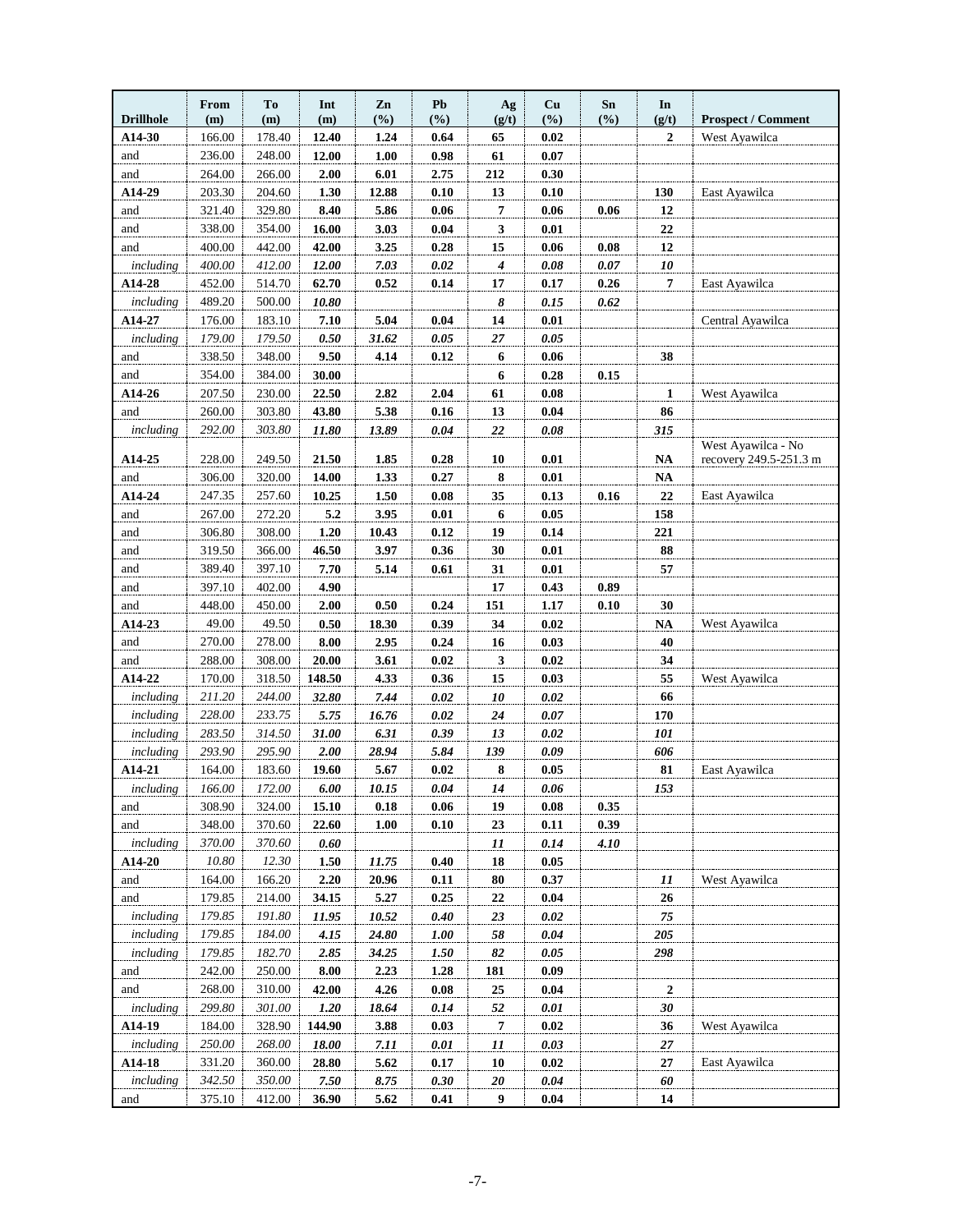| <b>Drillhole</b>    | <b>From</b><br>(m) | Tо<br>(m)        | Int<br>(m)     | Zn<br>(%)     | Pb<br>(%)    | Ag<br>(g/t)             | <b>Cu</b><br>(%) | Sn<br>(%) | In<br>(g/t)   | <b>Prospect / Comment</b>                  |
|---------------------|--------------------|------------------|----------------|---------------|--------------|-------------------------|------------------|-----------|---------------|--------------------------------------------|
| A12-04A             | 260.00             | 280.00           | 20.00          | 7.12          | 0.02         | 9                       | 0.04             |           | 127           | West Ayawilca                              |
| including           | 266.00             | 278.00           | <i>12.00</i>   | 10.51         | 0.03         | 14                      | 0.05             |           | <b>200</b>    |                                            |
| A12-08              | 162.00             | 232.00           | 70.00          | 4.77          | 0.16         | 5                       | 0.03             |           | 33            | Central Ayawilca                           |
| including           | $\it 170.00$       | 174.00           | 4.00           | 11.66         | 0.03         | $\overline{9}$          | 0.05             |           |               |                                            |
| including           | 195.50             | 232.00           | 36.50          | 6.51          | 0.02         | 5                       | 0.06             |           | 63            |                                            |
| including           | 195.50             | 214.50           | 19.00          | 9.02          | 0.02         | 6                       | 0.08             |           | 74            |                                            |
| and                 | 266.00             | 304.00           | 38.00          | 4.61          | 0.02         | 7                       | 0.04             |           | 117           | No recovery 304-314.1 m                    |
| and                 | 318.90             | 322.80           | 3.90           | 6.91          | $0.01$       | 5                       | 0.03             |           | 45            |                                            |
| A12-09              | 216.00             | 245.50           | 29.50          | 3.21          | 0.12         | 6                       | 0.06             | 0.09      | 58            | Central Ayawilca                           |
| including           | 236.00             | 242.00           | 6.00           | 7.35          | 0.02         | 9                       | 0.12             | 0.24      | 147           |                                            |
| and                 | 318.00             | 328.00           | 10.00          |               |              | 1                       | 0.11             | 0.90      |               |                                            |
| including           | 324.00             | 326.00           | 2.00           |               |              | 1                       | 0.09             | 3.23      |               |                                            |
| A12-10              | 324.00             | 343.40           | 19.40          |               |              | 5                       | 0.11             | 0.27      |               | Central Ayawilca                           |
| A13-01              | 224.00             | 236.00           | 12.00          | 5.84          | 0.01         | 5                       | 0.07             |           | 157           | Central Ayawilca                           |
| and                 | 276.00             | 352.00           | 76.00          |               |              | 8                       | 0.36             | 0.21      |               |                                            |
| including           | 308.00             | 332.00           | 24.00          |               |              | 12                      | 0.61             | 0.51      |               |                                            |
| including           | 308.00             | 316.00           | 8.00           |               |              | 9                       | 0.43             | 0.94      |               |                                            |
| A13-02              | 236.00             | 328.00           | 92.00          | 2.90          | 0.10         | 5                       | 0.02             |           | 36            | Central Ayawilca                           |
| and                 | 330.00             | 370.90           | 40.90          |               |              | 1                       | 0.06             | 0.12      |               |                                            |
| including           | 344.00             | 354.00           | 10.00          |               |              |                         | 0.05             | 0.23      |               |                                            |
| A13-03              | 165.30             | 174.00           | 8.70           | 4.31          | 0.57         | 11                      | 0.07             |           | 10            | Central Ayawilca                           |
| A13-04              | 181.85             | 220.85           | 39.00          | 3.69          | 0.06         | $\overline{4}$          | 0.02             |           | 44            | Central Ayawilca                           |
| and                 | 266.00             | 332.00           | 66.00          | 2.28          | 0.11         | 4                       | 0.02             |           | 28            |                                            |
| and                 | 342.00             | 368.00           | 26.00          |               |              | 31                      | 0.69             | 0.22      |               |                                            |
| including           | 348.00             | 360.00           | 12.00          |               |              | 46                      | 0.99             | 0.18      |               |                                            |
| A13-05              | 130.30             | 343.20           | 212.90         | 5.34          | 0.17         | 15                      | 0.03             |           | 83            | West Ayawilca                              |
| including           | 130.30             | 179.50           | 49.20          | 10.07         | 0.55         | 32<br>39                | 0.16             | 0.10      | 51            |                                            |
| including           | 150.00             | 166.00           | 16.00          | 18.14         | 0.05         |                         | 0.25<br>0.04     | 0.06      | 120<br>670    |                                            |
| inclduing<br>A13-06 | 316.00<br>170.00   | 326.00<br>196.00 | 10.00<br>26.00 | 12.93<br>2.20 | 0.02<br>0.05 | 42<br>5                 | 0.01             |           | 11            | West Ayawilca                              |
| and                 | 210.00             | 322.00           | 112.00         | 3.71          | 0.04         | 6                       | 0.01             |           | 33            |                                            |
| including           | 262.00             | 322.00           | 60.00          | 4.67          | 0.07         | 7                       | 0.01             |           | 44            |                                            |
| including           | 264.65             | 278.00           | 13.35          | 8.42          | 0.20         | 14                      | 0.02             |           | 25            |                                            |
| including           | 312.00             | 322.00           | 10.00          | 7.85          | 0.07         | 7                       | 0.01             |           | 64            |                                            |
| A13-07              | 75.80              | 76.90            | 1.10           | 30.00         | 0.06         | 54                      | 0.10             |           | 187           | West Ayawilca                              |
| A13-08              | 322.00             | 337.40           | 15.40          |               |              | 4                       | 0.13             | 0.39      |               | West Ayawilca                              |
| A13-09              | 119.00             | 120.60           | 1.60           | 20.00         | 2.86         | 172                     | $\mathbf{0.10}$  |           | $\mathbf{NA}$ |                                            |
| A13-10              | 272.00             | 282.00           | 10.00          |               |              | $\overline{\mathbf{3}}$ | $0.07\,$         | 0.51      |               | Central Ayawilca                           |
| and                 | 298.00             | 319.50           | 21.50          |               |              | $\overline{3}$          | 0.13             | 0.20      |               |                                            |
| A13-11              | 328.00             | 344.20           | 16.20          |               |              | $\bf{22}$               | 0.67             | 1.03      |               | Central Ayawilca                           |
| including           | 330.00             | 332.00           | 2.00           |               |              | 77                      | 2.07             | 4.81      |               |                                            |
| A13-12A             | 250                | 268              | 18.00          | 3.84          | 0.03         | 5                       | 0.05             |           | 56            | Central Ayawilca                           |
| and                 | 280.00             | 292.00           | 12.00          | 4.22          | 0.24         | 16                      | 0.05             |           | 17            |                                            |
| and                 | 326.00             | 356.80           | 30.80          |               |              | $\overline{6}$          | 0.17             | 0.54      |               |                                            |
| including           | 326.00             | 328.00           | 2.00           |               |              | $\overline{9}$          | 0.20             | 2.50      |               |                                            |
| A13-15              | 329.20             | 344.00           | 14.80          | 4.80          | 0.01         | $\overline{5}$          | 0.09             | 0.12      | 101           | Central Ayawilca                           |
| A13-16              | 370.00             | 394.00           | 24.00          | 2.80          | 0.01         | 2                       | 0.01             |           | 110           | East Ayawilca                              |
| A13-17              | 372.10             | 396.00           | 23.90          | 2.90          | 0.18         | 18                      | 0.05             | 0.25      | 22            | East Ayawilca                              |
| A14-18              | 331.20             | 360.00           | 28.80          | 5.62          | 0.17         | 10                      | 0.02             |           | 27            | East Ayawilca                              |
| including           | 342.50             | 350.00           | 7.50           | 8.75          | 0.30         | $\boldsymbol{20}$       | 0.04             |           | 60            |                                            |
| and                 | 375.10             | 412.00           | 36.90          | 5.62          | 0.41         | 9                       | 0.04             |           | 14            |                                            |
| <b>DD53</b>         | 226.00             | 280.00           | 54.00          | 3.50          | 0.12         | $\overline{\mathbf{8}}$ | 0.03             |           | 49            | West Ayawilca                              |
| and                 | 292.00             | 315.10           | 23.10          | 2.54          | 0.03         | $\boldsymbol{2}$        | 0.01             |           | 19            |                                            |
| DD52B               | 272.00             | 288.00           | 16.00          | 6.00          | 0.12         | $\bf 8$                 | $\mathbf{0.01}$  |           | 54            | West Ayawilca - Includes<br>2m no recovery |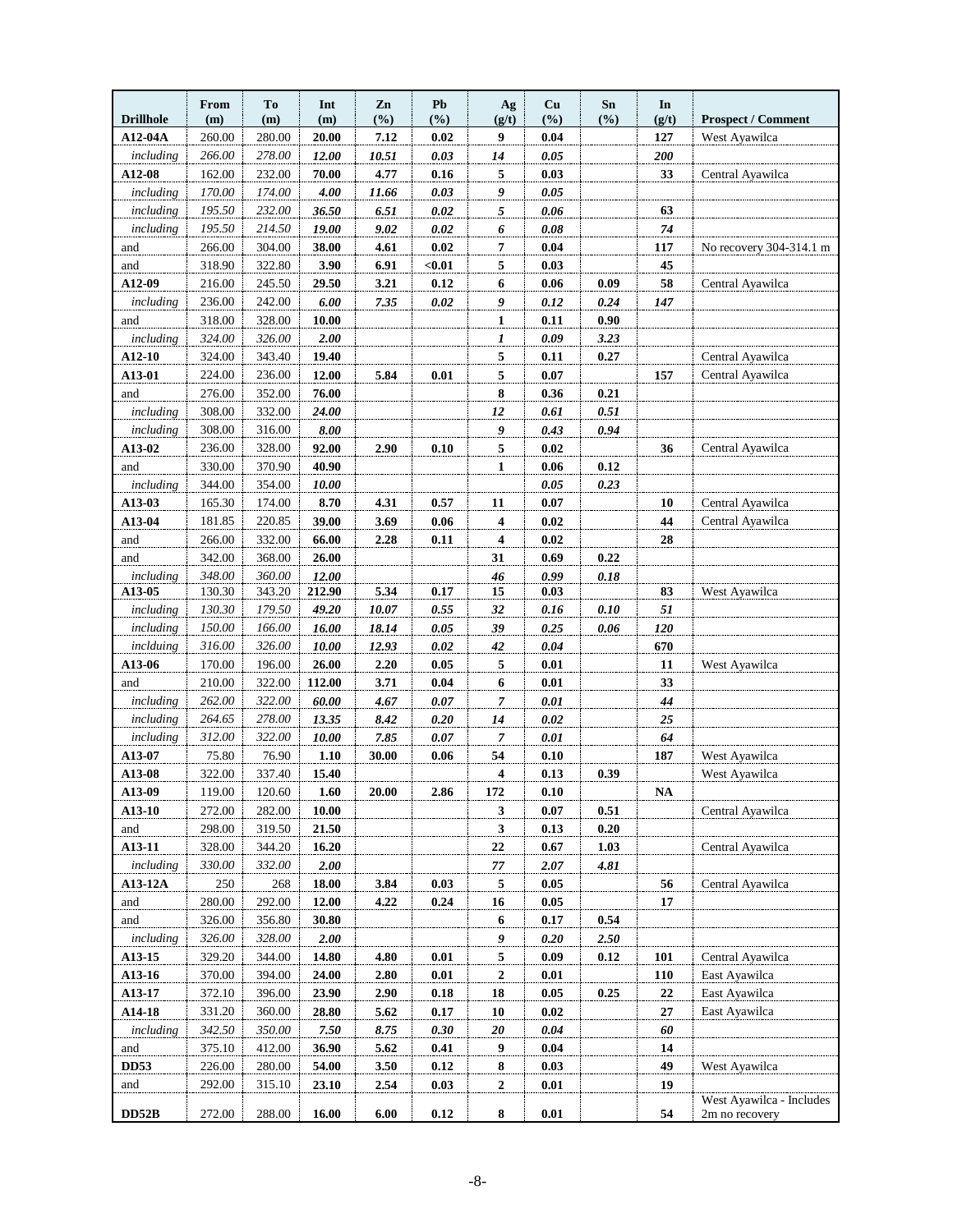| <b>Drillhole</b> | From<br>(m) | To<br>(m) | Int<br>(m) | Zn<br>(%) | Pb<br>$\frac{9}{6}$ | Ag<br>(g/t) | Cu.<br>$\left( \frac{9}{0} \right)$ | Sn<br>$\frac{(0)}{0}$ | In<br>(g/t) | <b>Prospect / Comment</b> |
|------------------|-------------|-----------|------------|-----------|---------------------|-------------|-------------------------------------|-----------------------|-------------|---------------------------|
| <b>DD69</b>      | 38.00       | 140.00    | 2.00       | 13.56     | 1.82                | 390         |                                     |                       | NA          |                           |
| <b>DD70</b>      | 100.00      | 104.00    | 4.00       | 10.45     | 0.04                | 59          | 0.13                                |                       |             | West Avawilca             |
| and              | 56.00       | 70.00     | 14.00      | 4.18      | 0.07                | 12          | 0.02                                |                       |             |                           |
| <b>DD71</b>      | 196.00      | 200.00    | 4.00       | 30.90     | 0.32                | 63          | 0.13                                |                       |             | West Ayawilca             |

## *Gravity Survey*

In December 2014, the Company completed a gravity survey covering  $12 \text{ km}^2$  at the Ayawilca - Colquipucro projects over a north-south strike length of approximately 5 km. Data points were collected on a 200 x 200 metre grid, with the main anomalies covered by a 100 x 100 metre grid. A large gravity anomaly was identified  $(+5 \text{ magal})$ , covering an area of approximately 3  $km^2$  coinciding with and extending beyond the footprint of the magnetic anomalies. The gravity anomaly is believed to be caused in part by semi-massive to massive sulphide accumulations.

During July 2015, the gravity survey was extended a further 5 km of strike to cover a total area of approximately  $25 \text{ km}^2$ . The aim is to identify additional sulphide targets outside of the immediate Ayawilca - Colquipucro project areas. This data has identified additional, though weaker, anomalies south and north of the Ayawilca and Colquipucro zones respectively.

## *IP Geophysics*

In July 2015, Tinka carried out an IP geophysical survey covering 9 km<sup>2</sup> at Ayawilca - Colquipucro, with the data modelled from surface to a maximum depth of 500 metres below surface\*. Results show a number of strong, coherent chargeability anomalies in the depth range of 150 to 450+ metres, interpreted as zones of disseminated sulphides believed to be highly prospective for zinc. The most significant IP chargeability anomaly, covering approximately 1  $km<sup>2</sup>$  at Chaucha, is coincident with a zinc-in-soil anomaly, and has had no previous drilling. The Company intends to drill the Chaucha area once drill permits are granted, expected during second half of 2016.

\* A conventional pole-dipole IP survey was carried out on eleven 300 metre-spaced lines each orientated 060 degrees azimuth, using electrode spacing of 120 metres. The data was modelled with a high degree of confidence from surface to maximum depths of between 400 and 500 metres.

#### *New Permits*

The Company has requested an extension of the permits at the Ayawilca - Colquipucro projects to allow prospective zinc areas to be drill tested within both project areas, including the Chaucha, South Ayawilca, North Ayawilca, and Zone 3 areas. Relationships with the local communities continue to be positive and mutually beneficial. The Environmental Impact Assessment (semi-detailed) documentation for the Ayawilca project extension was submitted to the authorities early 2016. The EIA-sd documentation for the Colquipucro project is at an advanced stage of preparation, and is expected to be submitted in February 2016. The Company expects the extended permits at both projects to be granted during the second half of 2016.

#### *Upcoming Exploration*

During the first half of 2016, the Company plans to explore its extensive  $140 \text{ km}^2$  contiguous tenement package, as it believes the properties have significant potential for new discoveries, with only 15% of the highly prospective tenement package covered with geophysical data to date. Company geologists have identified several base metal occurrences similar to those outcropping over the blind Ayawilca zone. One of these prospects Tambillo, approximately 10 km northwest of the principal Ayawilca area, will be covered with ground-based magnetometry in February 2016. A property-wide airborne magnetics survey will begin as soon as the weather and permitting processes allow, possibly in May 2016.

Following the Company's successful 2015 drill program, resource upgrades are planned for the zinc mineralization during 2016, while an initial resource estimate is expected for the Ayawilca tin-copper mineralization also.

# *Colquipucro Silver Project*

Colquipucro is a near-surface, sandstone-hosted, silver oxide project just 2 kilometres north of Ayawilca.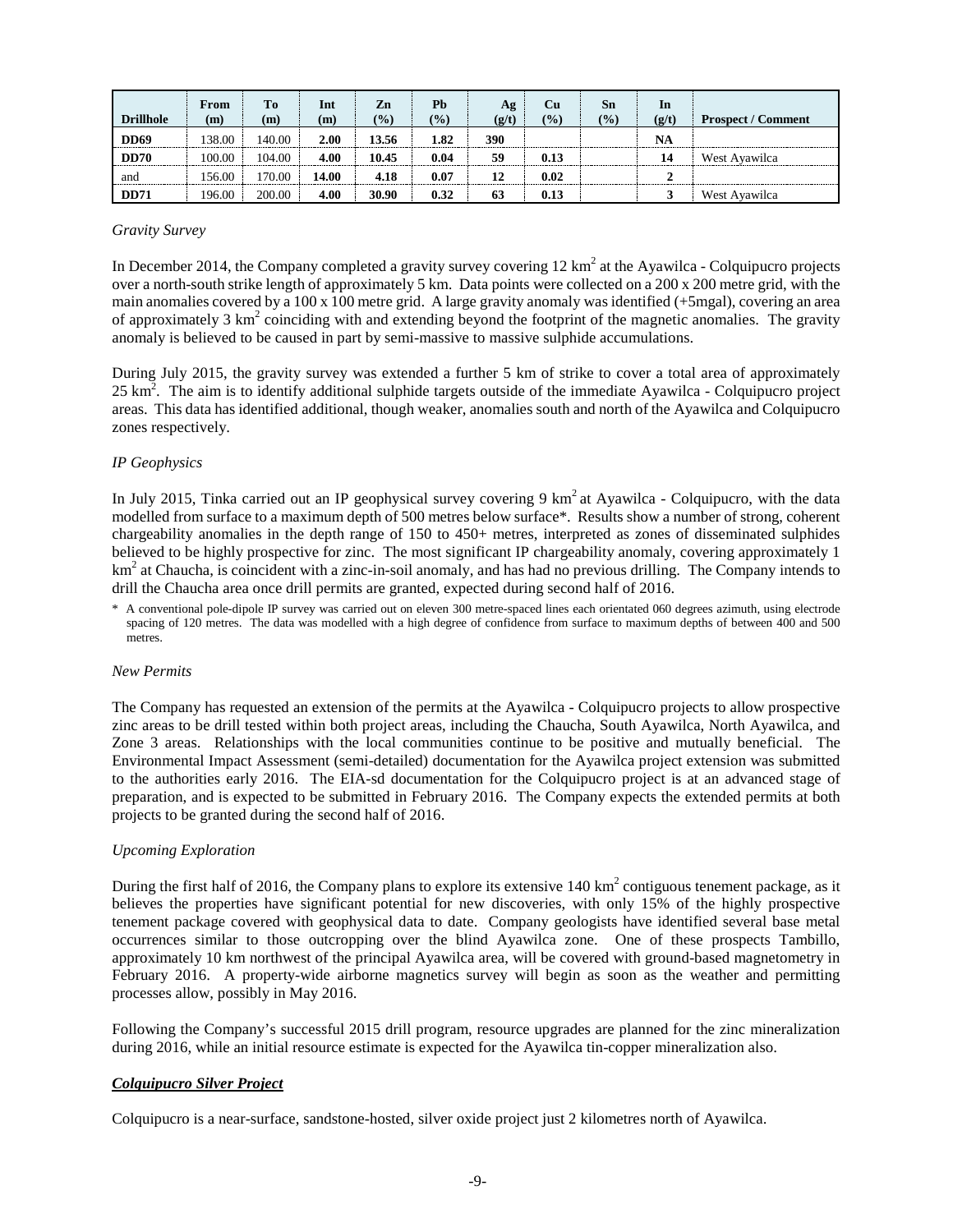## *Mineral Resource Estimate*

In February 2015 the Company announced an updated Mineral Resource estimate at Colquipucro [\(PR February 26](http://www.tinkaresources.com/s/NewsReleases.asp?ReportID=697874&_Type=News&_Title=Tinka-Announces-Initial-Inferred-Zinc-Resource-of-13.3-Million-Tonnes-Gradi...)  [2015\)](http://www.tinkaresources.com/s/NewsReleases.asp?ReportID=697874&_Type=News&_Title=Tinka-Announces-Initial-Inferred-Zinc-Resource-of-13.3-Million-Tonnes-Gradi...). Mineral Resources are reported within a preliminary pit shell generated in Whittle software at a cut-off of 15 g/t Ag. Indicated Mineral Resources are estimated to total 7.4 million tonnes at an average grade of 60 g/t Ag containing 14.3 million ounces of Ag (Table 4). Inferred Mineral Resources are estimated to total 8.5 million tonnes at an average grade of 48 g/t Ag containing 13.2 million ounces of Ag. A small amount of mineralization was not captured by the Whittle shell.

Mineral Resources are contained within ten north-dipping high grade zones, a gently dipping basal zone, and a low grade halo that encompasses all high grade zones. Overall, the mineral resource covers a region 550 metres in the north-south direction by 380 metres in the east-west direction by about 75 metres thick. The deposit is located on a topographic high and ranges between 4,160 and 4,360 metres elevation. No mineral reserves have yet been estimated at Colquipucro.

|  | Table 4. Mineral Resources at Colquipucro as of February 23, 2015 |  |  |  |
|--|-------------------------------------------------------------------|--|--|--|
|  |                                                                   |  |  |  |

| <b>Classification</b> | Tonnage (Mt) |     | (Moz) |
|-----------------------|--------------|-----|-------|
| Indicated             |              | ገ\. |       |
| Inferred              |              |     |       |

Notes:

1. CIM definitions were followed for mineral resources.

- 2. Mineral resources are reported within a preliminary pit-shell and above a cut-off grade of 15 g/t Ag.
- 3. The cut-off grade is based on a price of US \$24 per ounce silver.
- 4. Numbers may not add due to rounding.

The drill database includes 8,003 m in 45 drill holes. A set of cross-sections and level plans were interpreted to construct three-dimensional wireframe models at a cut-off grade of 60  $g/t$  Ag for the high grade zones and 15  $g/t$  Ag for the low grade halo mineralization. Prior to compositing to two metre lengths, high Ag values were cut to  $360 \text{ g/t}$ Ag in the high grade lenses, and 120 g/t Ag in the low grade halo domain. Block model grades within the wireframe models were interpolated by inverse distance cubed. Density values were estimated from 41 measurements to be 2.48  $t/m<sup>3</sup>$ . Classification into the Indicated and Inferred categories was guided by the drill hole spacing and the continuity of the mineralized zones.

Readers are encouraged to read the entire technical report entitled "Technical Report on the Mineral Resource Estimate for the Ayawilca-Colquipucro Property, Department of Pasco, Peru", dated March 25, 2015 which can be found under the Company's profile on SEDAR at [http://www.sedar.com](http://www.sedar.com/) or on the Company's website at [http://www.tinkaresources.com](http://www.tinkaresources.com/)

# *Colquipucro Drill Results 2006 to 2014*

Tinka completed 8,003 metres in 45 holes of diamond drilling at Colquipucro in several programs between 2006 and 2014. Results of the most recent drill program of 1,578 metres in ten holes were released on [January 15, 2015.](http://www.tinkaresources.com/s/NewsReleases.asp?ReportID=691218&_Type=News&_Title=Tinka-Announces-Results-Of-1600-Metre-Ten-Hole-Drill-Program-At-Colquipucro...) Seven holes (CDD39 to CDD45) intersected near-surface, oxidized, silver mineralization over substantial thicknesses. Three other holes (CDD36 - CDD38) were step-out holes testing the extension of mineralization to the northwest with one hole intersecting significant grade. Table 5 summarizes all of Tinka's drill intersections at Colquipucro, using a 15 g/t silver cut-off over 6 metre intervals.

The silver mineralization is hosted by oxidized quartz sandstones (Goyllar Group) dipping gently to the southwest. The oxide mineralization occurs in fractured rocks with iron oxides (goethite, jarosite, hematite) after primary sulphides with or without manganese oxide. Relict sulphides are rare, with galena being observed on occasion. Mineralization appears to be enriched at the lower contact of the sandstone with limestone, and in east-west trending fracture zones which dip at moderate angles (30 to 60 degrees) to the north. Beneath the sandstone lies an altered limestone unit approximately 150 metres thick. The limestone hosts minor zinc mineralization at Colquipucro (oxidized or transitional). The true widths of the drill intercepts are between 60% and 100% of the reported down-hole widths.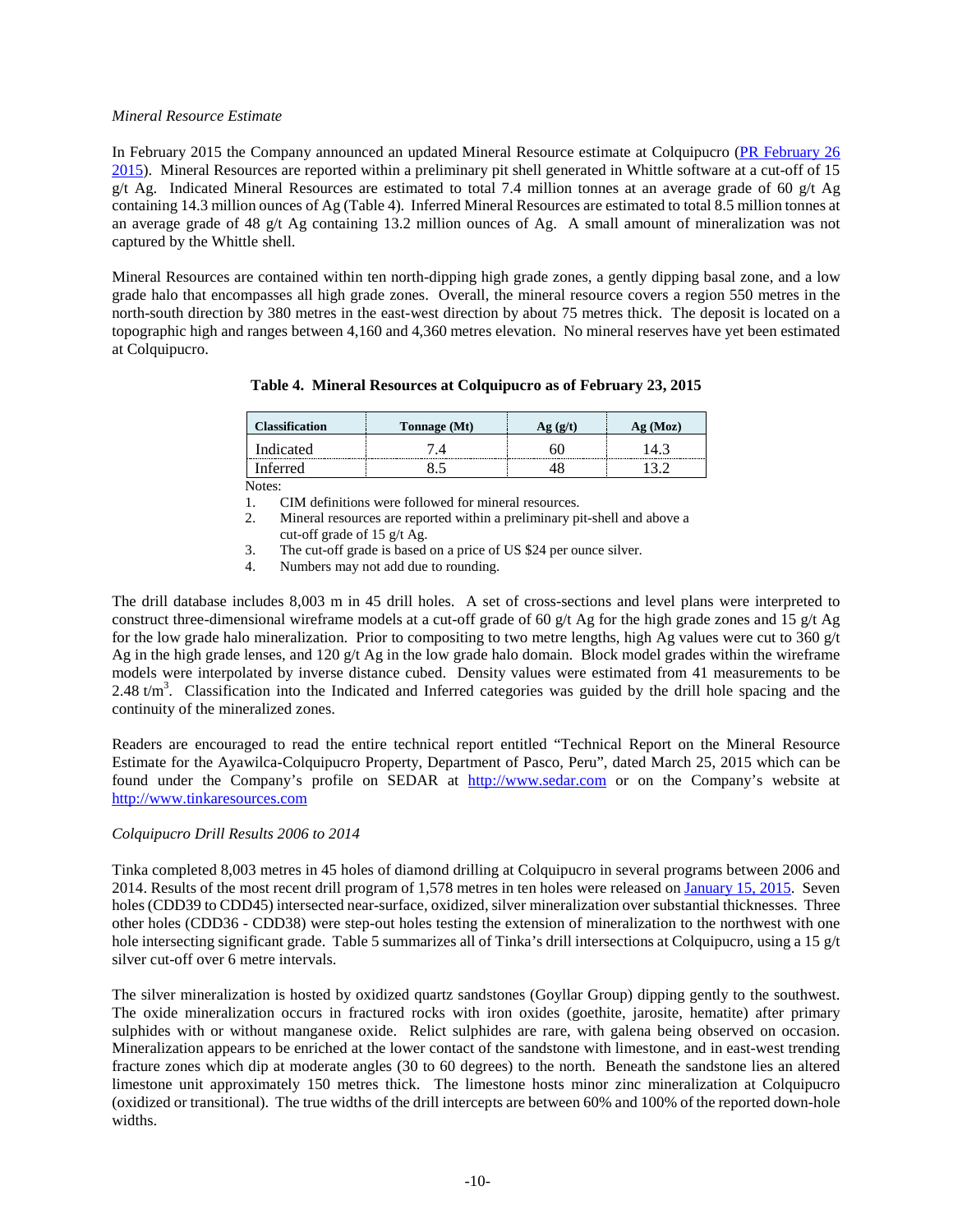# **Table 5. Summary of Significant Silver Oxide Drill Intersections at Colquipucro**

|                   | From     | To    | <b>Interval</b> | <b>Silver</b> |                                 |
|-------------------|----------|-------|-----------------|---------------|---------------------------------|
| <b>Drill Hole</b> | (m)      | (m)   | (m)             | (g/t)         | <b>Comment</b>                  |
| <b>CDD45</b>      | 4.0      | 140.0 | 136.0           | 75            | 2.7m no recovery in 4 intervals |
| including         | 40.0     | 54.0  | 14.0            | 211           |                                 |
| <b>CDD44</b>      | 6.0      | 80.0  | 74.0            | 54            |                                 |
| and               | 90.0     | 150.0 | 60.0            | 92            |                                 |
| including         | 118.0    | 128.1 | 10.1            | 264           |                                 |
| including         | 136.0    | 140.0 | 4.0             | 383           |                                 |
| CDD43             | 26.0     | 32.0  | 6.0             | 40            |                                 |
| and               | 62.0     | 72.0  | 10.0            | 30            |                                 |
| and               | 86.0     | 94.0  | 8.0             | 34            |                                 |
| and               | 104.0    | 142.9 | 38.9            | 200           | 6.9m no recovery in 3 intervals |
| including         | 120.7    | 131.7 | 11.0            | 605           |                                 |
| <b>CDD42</b>      | 20.0     | 96.0  | 76.0            | 61            |                                 |
| including         | 58.0     | 66.0  | 8.0             | 177           |                                 |
| CDD41             | 6.0      | 92.0  | 86.0            | 90            | 7.1m no recovery in 3 intervals |
| including         | $18.0\,$ | 44.0  | 26.0            | 119           |                                 |
| including         | 66.0     | 78.0  | 12.0            | 198           | 0.8m no recovery in 1 interval  |
| <b>CDD40</b>      | 1.2      | 90.0  | 88.8            | 50            |                                 |
| and               | 154.0    | 216.0 | 62.0            | 51            |                                 |
| including         | 202.0    | 208.0 | 6.0             | 169           |                                 |
| <b>CDD39</b>      | 10.0     | 16.0  | 6.0             | 47            |                                 |
| and               | 36.0     | 84.0  | 48.0            | 25            | 1.5m no recovery in 1 interval  |
| and               | 94.0     | 134.5 | 40.5            | 140           |                                 |
| including         | 102.0    | 106.0 | 4.0             | 699           |                                 |
| <b>CDD37</b>      | 22.0     | 28.0  | 6.0             | 105           |                                 |
| <b>CDD34</b>      | 74.0     | 112.3 | 38.3            | 56            | 0.8m no recovery in 1 interval  |
| CDD33             | 28.0     | 54.0  | 26.0            | 37            |                                 |
| <b>CDD31</b>      | $2.0\,$  | 70.5  | 68.5            | 55            |                                 |
| CDD <sub>30</sub> | 2.0      | 106.0 | 104.0           | 96            | 1.8m no recovery in 1 interval  |
| including         | 58.0     | 70.0  | 12.0            | 156           |                                 |
| including         | 92.0     | 106.0 | 14.0            | 201           |                                 |
| CDD <sub>29</sub> | 2.0      | 124.0 | 122.0           | 76            | 3.8m no recovery in 2 intervals |
| including         | 44.0     | 68.0  | <b>24.0</b>     | 123           |                                 |
| including         | 106.0    | 120.0 | 14.0            | 189           | 0.4m no recovery in 1 interval  |
| and               | 158.0    | 180.0 | 22.0            | 23            | 3.9m no recovery in 2 intervals |
| <b>CDD28</b>      | 22.0     | 132.0 | 108.0           | 57            | 3.6m no recovery in 2 intervals |
| including         | 128.0    | 132.0 | 4.0             | 521           |                                 |
| <b>CDD27</b>      | 94.0     | 136.7 | 42.7            | 96            |                                 |
| including         | 118.0    | 126.0 | 8.0             | 298           |                                 |
| CDD26             | 24.0     | 32.5  | 8.5             | 206           |                                 |
| and               | 84.0     | 162.0 | 78.0            | 38            |                                 |
| <b>CDD25</b>      | 6.0      | 52.0  | 46.0            | 35            |                                 |
| and               | 70.0     | 114.0 | 44.0            | 36            |                                 |
| <b>CDD24</b>      | 30.0     | 62.0  | 32.0            | 48            |                                 |
| <b>CDD23</b>      | 12.0     | 92.0  | 80.0            | 105           |                                 |
| including         | 20.0     | 30.0  | 10.0            | 199           |                                 |
| including         | 38.0     | 52.0  | <b>14.0</b>     | 179           |                                 |
| including         | 82.0     | 86.0  | 4.0             | 306           |                                 |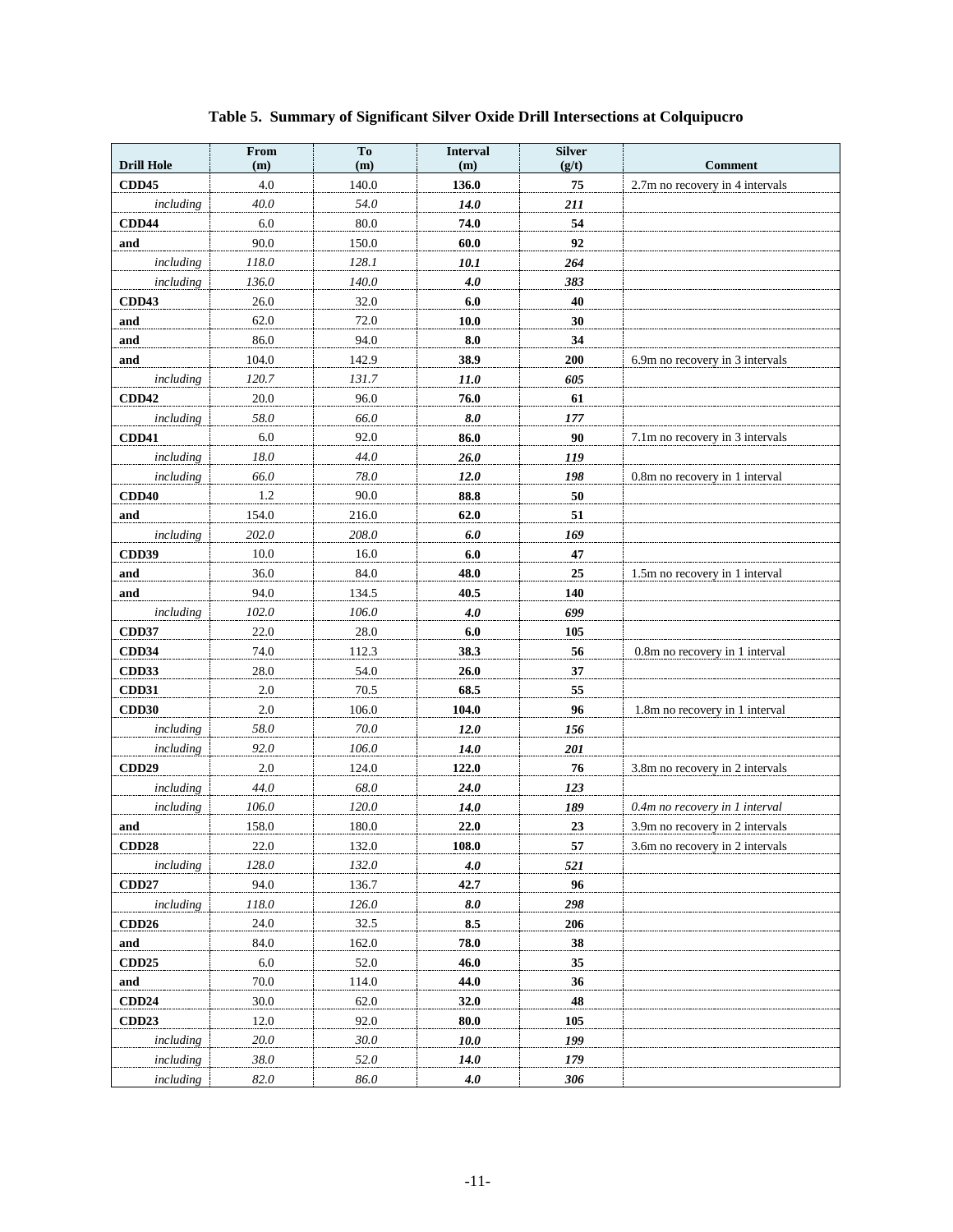| <b>Drill Hole</b> | From<br>(m) | To<br>(m) | <b>Interval</b><br>(m) | <b>Silver</b><br>(g/t) | <b>Comment</b>                  |
|-------------------|-------------|-----------|------------------------|------------------------|---------------------------------|
| <b>CDD22</b>      | 12.0        | 98.0      | 86.0                   | 80                     | 1.5m no recovery in 1 interval  |
| including         | 14.0        | 28.0      | 14.0                   | 132                    |                                 |
| including         | 89.6        | 96.0      | 6.4                    | 214                    |                                 |
| <b>CDD21</b>      | 14.0        | 108.0     | 94.0                   | 91                     | 1.3m no recovery in 1 interval  |
| including         | 66.0        | $78.0\,$  | 12.0                   | 125                    |                                 |
| CDD <sub>20</sub> | 22.0        | 88.0      | 66.0                   | 30                     | 10.4m no recovery in 2 workings |
| CDD19             | 16.0        | 68.0      | 52.0                   | 128                    |                                 |
| including         | 56.0        | 64.0      | 8.0                    | 425                    |                                 |
| CDD18             | 100.0       | 124.5     | 24.5                   | 23                     | 0.5m no recovery in 1 interval  |
| CDD16             | 50.0        | 68.0      | 18.0                   | 37                     |                                 |
| and               | 85.0        | 98.0      | 13.0                   | 102                    |                                 |
| and               | 118.0       | 146.0     | 28.0                   | 25                     | 3.4m no recovery in 2 intervals |
| CDD14             | 22.0        | 32.0      | 10.0                   | 66                     |                                 |
| and               | 18.0        | 88.0      | 70.0                   | 123                    |                                 |
| including         | 50.0        | 62.0      | 12.0                   | 240                    |                                 |
| and               | 104.0       | 118.0     | 14.0                   | 87                     |                                 |
| CDD12             | $20.0\,$    | 62.0      | 42.0                   | 31                     |                                 |
| and               | 70.0        | 92.0      | 22.0                   | 71                     |                                 |
| including         | 84.0        | 90.0      | 6.0                    | 157                    |                                 |
| <b>CDD11</b>      | 0.0         | 80.0      | 80.0                   | 65                     |                                 |
| including         | 2.0         | 8.0       | 6.0                    | 221                    |                                 |
| and               | 88.0        | 146.0     | 58.0                   | 123                    |                                 |
| including         | 138.0       | 146.0     | 8.0                    | 551                    |                                 |
| CDD10             | 120.0       | 142.0     | 22.0                   | 31                     |                                 |
| CDD <sub>9</sub>  | 42.0        | 66.0      | 24.0                   | 39                     |                                 |
| CDD7              | 80.0        | 88.0      | 8.0                    | 113                    |                                 |
| CDD <sub>6</sub>  | 0.0         | 66.0      | 66.0                   | 83                     |                                 |
| including         | $0.0\,$     | $8.0\,$   | 8.0                    | 103                    |                                 |
| including         | 28.0        | 52.0      | 24.0                   | 129                    |                                 |
| and               | 116.0       | 120.0     | 4.0                    | 212                    |                                 |
| CDD4              | 0.0         | 54.0      | 54.0                   | 67                     |                                 |
| including         | 14.0        | 26.0      | 12.0                   | 176                    |                                 |
| and               | 96.0        | 128.0     | 32.0                   | 265                    |                                 |
| including         | 122.0       | 128.0     | $6.0$                  | 1003                   |                                 |
| CDD3              | 0.0         | 32.0      | 32.0                   | 65                     |                                 |
| including         | $2.0\,$     | 4.0       | 2.0                    | 486                    |                                 |
| and               | 146.0       | 148.0     | 2.0                    | 664                    |                                 |
| and               | 162.0       | 186.0     | 24.0                   | 80                     |                                 |
| CDD2              | 62.0        | 98.0      | 36.0                   | 55                     |                                 |
| CD <sub>D</sub> 1 | 0.0         | 34.0      | 34.0                   | 55                     |                                 |
| including         | $0.0\,$     | 4.0       | 4.0                    | 154                    |                                 |
| and               | 66.0        | 106.0     | 40.0                   | 35                     |                                 |

**Disclaimer: Non-recovered intervals have been assumed to contain zero grade. NSR = No significant result.**

## *Metallurgical Testwork and Deposit Modelling*

Leach bottle-roll tests were completed on quarter core samples from 10 composite oxide Colquipucro samples during the December 2015 quarter at SGS Lima. Four different size fractions were used; 100% <25mm, 100% <6mm, 100% <2mm, and  $P_{80}$  <75 microns (i.e., 40 test samples in total). Head grades of the 10 samples varied between 20g/t Ag and 230g/t Ag. The concentration of cyanide used in the bottle rolls was a constant 1g/L. Cyanidation time was 10 days for the two coarser fractions, and 3 days for the two finer fractions.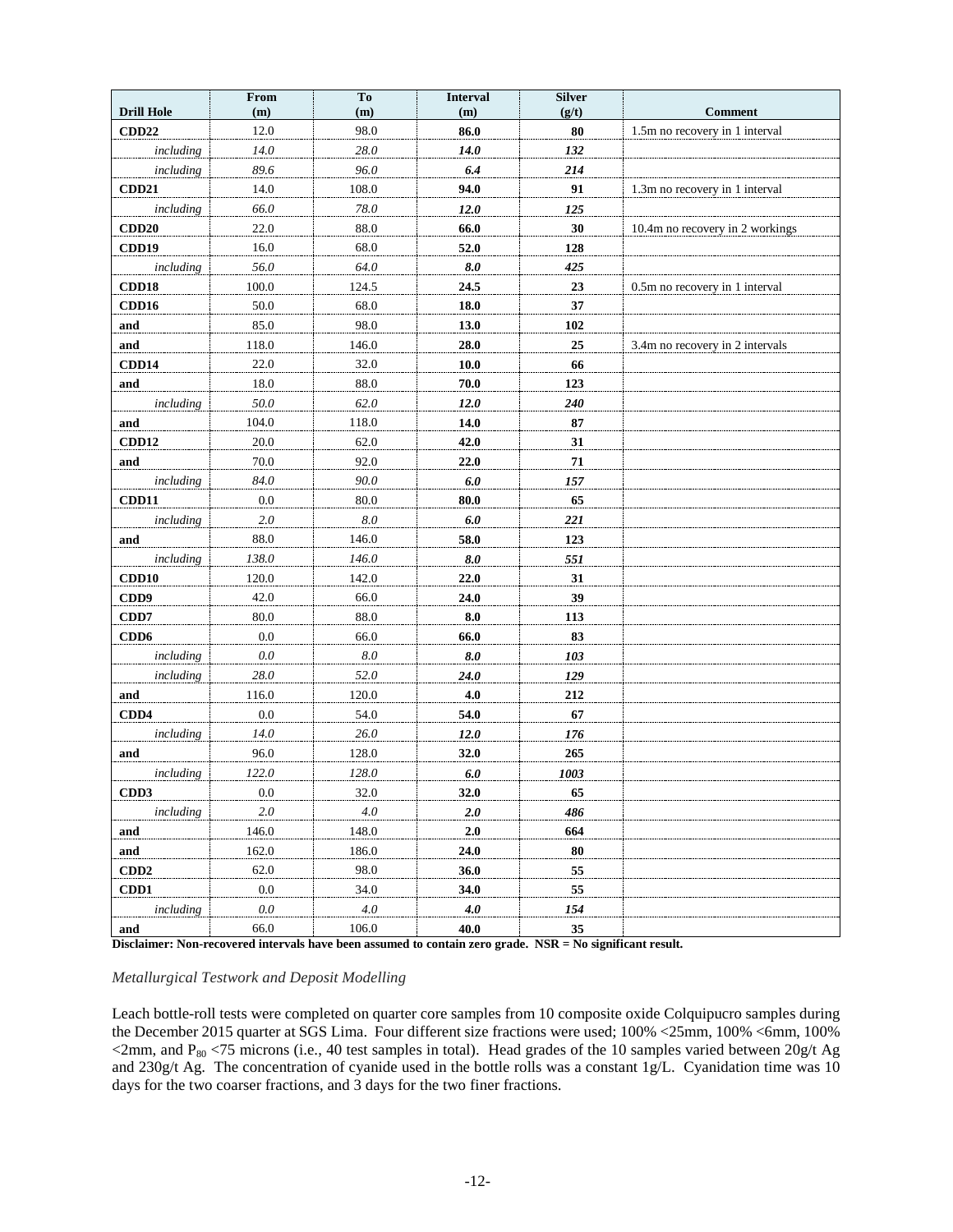Results: Average silver recoveries for the 10 samples for each size fraction were: 43%, 56%, 69%, and 80% respectively. Recoveries for silver were improved in the higher grade samples. Gold was found to be negligible in the samples. Given the silver leach results, it is likely that crushing to at least  $100\%$  <2mm will be required to achieve reasonable recoveries in any future mining operation. This will have an effect on the operating costs of the project. However, it should be noted that the highest grade part of the deposit is right at surface thus potentially minimizing pre-stripping and other eventual capital expenditure costs. Other smaller scale alternatives could also be considered. Small scale mining (<350 tpd) allows easier permitting and could be a viable option for Colquipucro.

Geologists are presently relogging Colquipucro cores to allow 3D modelling of the deposit using recently updated geological criteria. No more drilling or metallurgical work is recommended at Colquipucro until the Company completes this desktop modelling. The Company expects this work will be completed during the first half of 2016.

# *Other Projects in Peru*

## *Rurimarac*

The Rurimarac gold project, located in the Department of Ancash in central Peru, is located 35 km from Barrick's Pierina gold mine (10 Moz). The property consists of two 100% owned Tinka mining concessions for 2,000 ha. Mariana Resources Limited has recently terminated the option agreement on the Rurimarac properties with no drilling completed.

The principal target at Rurimarac lies beneath an outcropping zone of oxide gold mineralization at the contact between siltstone and diorite exposed for almost 1km. Previous sampling in 65 pit and trench samples up to 1 metre deep ranged in grade from 0.1 g/t to 39 g/t gold, with an average grade of 5.1 g/t gold. A single past drill hole which tested the main geochemical target intersected 6 metres @ 3.3g/t gold from 60 metres depth in oxidized rocks.

Tinka is continuing to review options to move this project forward.

## *Parihuana*

The Company has a 50% joint-venture interest with Duran Ventures Inc. on the Parihuana properties in the Department of Ayacucho 350 km southeast of Lima. The property covers 1,500 hectares of mining concessions. A number of small artisanal mine workings are known. A ground magnetic survey was completed in Q4 2014. This was followed up with surface sampling and mapping in Q1 2015, which identified copper-bearing skarn in limited outcrop surrounding an intrusive rock. The data on these properties is under revision.

# *Esqueleto*

Esqueleto consisting of 1,000 ha, is located a few kilometres from the Los Calatos porphyry copper-molybdenum project in the Department of Moquegua, southern Peru. Los Calatos has a Measured and Indicated Mineral Resource estimate from surface to 700 metres depth of 413 M tonnes at 0.37% copper and 0.026 % molybdenum (Metminco website, 2015).

No known mineralization is known on the Esqueleto property, however it occurs along a well-known porphyry trend and may have prospectivity underneath shallow volcanic cover rocks.

# **Qualified Person**

The qualified person for the Company's projects, Dr. Graham Carman (FAUSIMM), President and CEO of the Company, has reviewed and approved the technical information in this MD&A.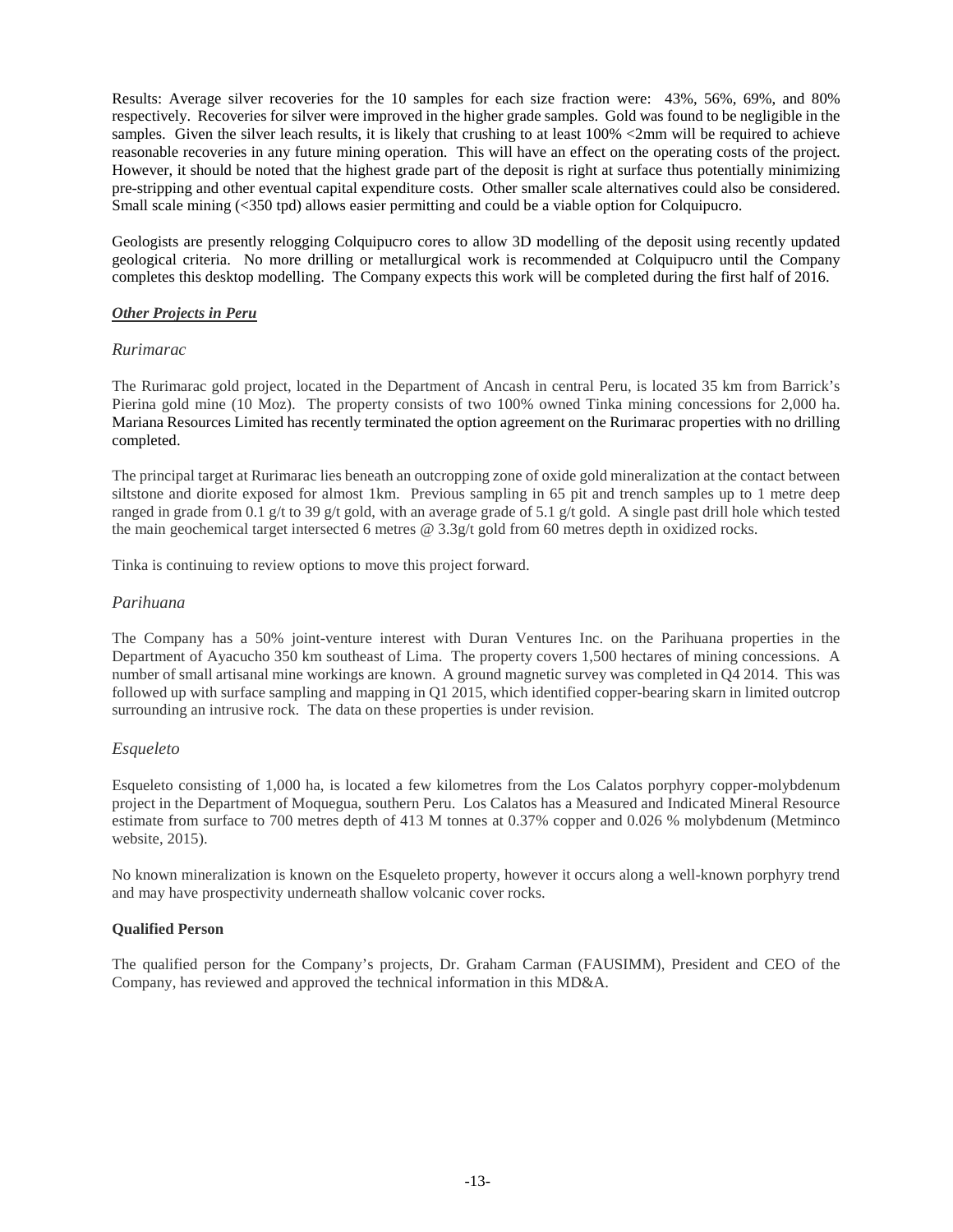# **Selected Financial Data**

The following selected financial information is derived from the unaudited condensed consolidated interim financial statements of the Company.

|                                      | Fiscal 2016           | Fiscal 2015                   |                             | Fiscal 2014                  |                       |                               |                              |                              |
|--------------------------------------|-----------------------|-------------------------------|-----------------------------|------------------------------|-----------------------|-------------------------------|------------------------------|------------------------------|
|                                      | Dec. 31<br>2015<br>\$ | <b>Sept. 30</b><br>2015<br>\$ | <b>Jun. 30</b><br>2015<br>S | <b>Mar. 31</b><br>2015<br>\$ | Dec. 31<br>2014<br>\$ | <b>Sept. 30</b><br>2014<br>\$ | <b>Jun. 30</b><br>2014<br>\$ | <b>Mar. 31</b><br>2014<br>\$ |
| <b>Operations:</b>                   |                       |                               |                             |                              |                       |                               |                              |                              |
| Revenues                             | Nil                   | Nil                           | Nil                         | Nil                          | Nil                   | Nil                           | Nil                          | Nil                          |
| <b>Expenses</b>                      | (440, 784)            | (363, 747)                    | (821, 367)                  | (365,039)                    | (415,041)             | (1,275,698)                   | (265, 424)                   | (280, 652)                   |
| Other items                          | (13,020)              | 134,370                       | (5,172)                     | 99,574                       | 45,708                | (1,744,396)                   | (6, 734)                     | 28,890                       |
| Net loss and<br>comprehensive loss   | (453, 804)            | (229, 377)                    | (826, 539)                  | (265, 465)                   |                       | $(369,333)$ $(3,020,094)$     | (272, 158)                   | (251,762)                    |
| Loss per share<br>-basic and diluted | (0.00)                | (0.00)                        | (0.01)                      | (0.00)                       | (0.00)                | (0.04)                        | (0.00)                       | (0.00)                       |
| Dividends per share                  | Nil                   | Nil                           | Nil                         | Nil                          | Nil                   | Nil                           | Nil                          | Nil                          |
| <b>Balance Sheet:</b>                |                       |                               |                             |                              |                       |                               |                              |                              |
| Working capital                      |                       |                               |                             |                              |                       |                               |                              |                              |
| (deficiency)                         | 4,520,484             | 6,419,711                     | 8,807,814                   | 2,500,327                    | 3,313,893             | 5,490,211                     | (71,310)                     | 291,704                      |
| Total assets                         | 25,167,499            | 25,808,464                    | 25,737,199                  | 19,010,500                   | 19,251,893            | 19,698,993                    | 12,686,543                   | 12,415,332                   |
| Total long-term liabilities          | Nil                   | Nil                           | Nil                         | Nil                          | Nil                   | Nil                           | Nil                          | Nil                          |

#### **Results of Operations**

*Three Months Ended December 31, 2015 Compared to Three Months Ended September 30, 2015*

During the three months ended December 31, 2015 ("Q1/2016") the Company reported a net loss of \$453,804, compared to a net loss of \$229,377 for the three months ended September 30, 2015 (the "Q4/2015"), an increase in loss of \$224,427. The increase in loss in Q1/2016 was attributed primarily to an increase of foreign exchange loss of \$142,587 from a foreign exchange gain of \$116,457 during Q4/2015 to a foreign exchange loss of \$26,130 during Q1/2016, arising from the weakening of the Canadian dollar compared to the U.S. and Peruvian currencies. Other contributing factors to the increase in loss include:

- (i) a \$32,640 increase in audit fees. The increase in loss in  $O1/2016$  is primarily attributed to \$32,640 audit fees recorded in Q1/2016 due to the timing of billings of the Company's year-end financial statements; and
- (ii) an increase of \$13,317 in share-based compensation. The Company did not grant any share options during Q4/2015. During Q1/2016 the Company granted share options to purchase 580,000 common shares and recorded compensation expense of \$18,291. In addition the Company also recorded share-based compensation of \$9,852 (Q4/2015 - \$14,826) on the vesting of share options which were previously granted.

## *Three Months Ended December 31, 2015 Compared to Three Months Ended December 31, 2014*

During the three months ended December 31, 2015 (the "2015 period"), the Company reported a net loss of \$453,804 (\$0.00 per share), compared to a net loss of \$369,333 (\$0.00 per share) for the three months ended December 31, 2014 (the "2014 period"), an increase in loss of \$84,471.

General and administrative expenses increased by \$25,743, from \$415,041 during the 2014 period to \$440,784 during the 2015 period. Specific expenses of note are as follows:

- (i) during the 2015 period the Company was billed \$9,000 (2014 \$13,775) for accounting and administration services provided by Chase Management Ltd. ("Chase") a private company owned by Mr. Nick DeMare, the Chief Financial Officer ("CFO") and a director of the Company. In addition, the Company was billed \$1,005 (2014 - \$1,005) by Chase for office space provided;
- (ii) during the 2015 period the Company incurred \$59,198 (2014 \$38,890) for professional expenses, of which: • \$41,498 (2014 - \$22,200) was billed by directors and officers of the Company;
	- -14-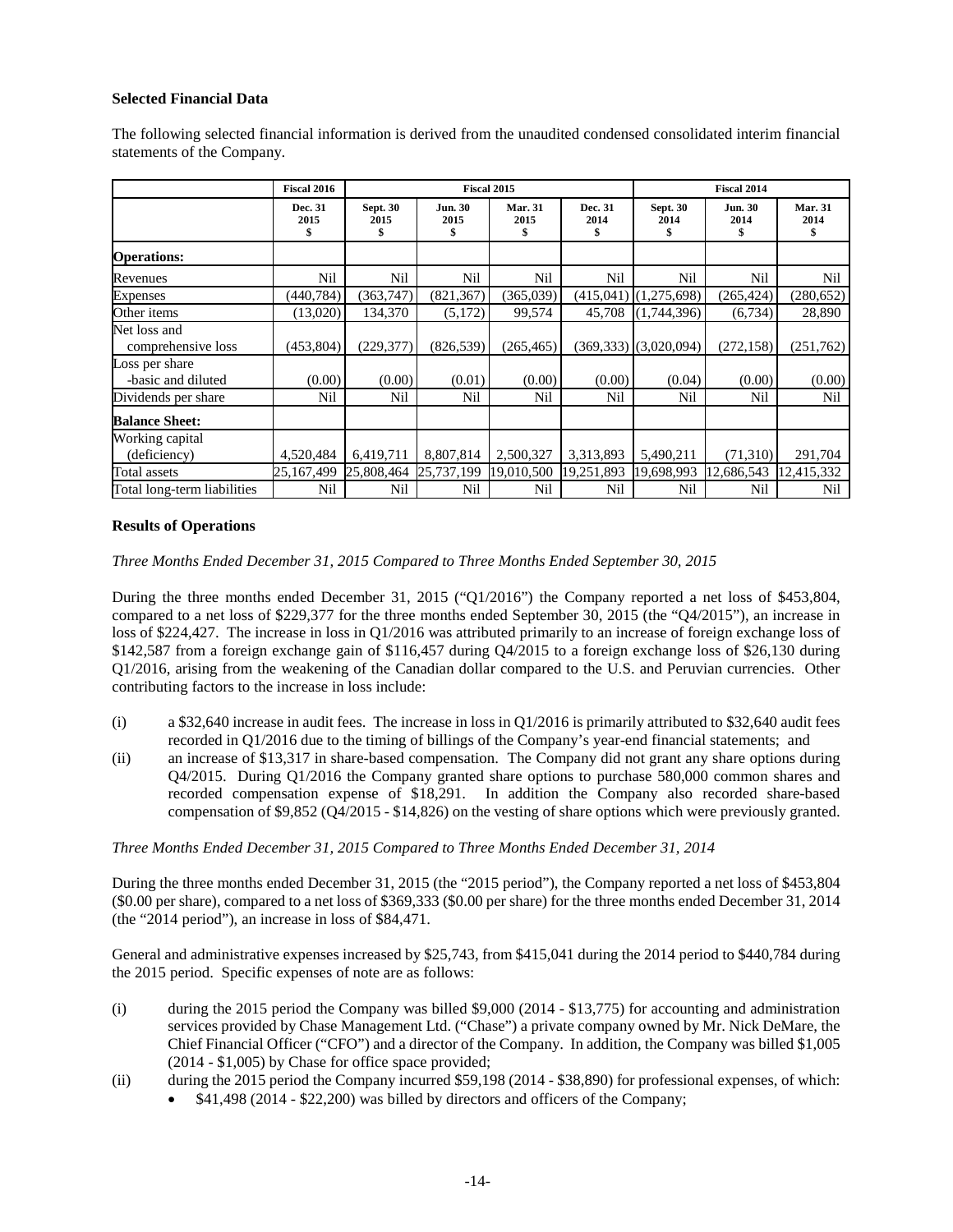- \$2,700 (2014 \$4,754) was reimbursed to public companies with certain common directors for shared personnel, office and other costs; and
- \$15,000 (2014 \$11,936) was billed by various parties for financial advisory services.

The Company also capitalized \$28,002 (2014 - \$24,300) professional fees to exploration and evaluation assets. See also "Transactions with Related Parties";

- (iii) share-based compensation of \$18,291 (2014 \$26,835) was recorded during the 2015 period relating to the granting of 580,000 (2014 - 350,000) share options. During the 2015 period the Company also recorded share-based compensation of \$9,852 (2014 - \$19,107) on the vesting of stock options which were previously granted;
- (iv) during the 2014 period the Company incurred \$7,500 for investor relations services. During the 2015 period the Company did not engage any party to provide investor relations services;
- (v) audit fees of \$32,640 (2014 \$30,000) were incurred for the Company's year-end financial statements; and
- (vi) increase of \$62,193 during the 2015 period in office, salaries, wages and benefits, and travel, from \$164,278 for the 2014 period to \$226,471 for the 2015 period.

During the 2015 period the Company recorded a foreign exchange loss of \$26,130, a change of \$58,281, from a foreign exchange gain of \$32,151 reported in the 2014 period. The increase in foreign exchange for the 2015 period was due to the continuing decline of the Canadian dollar compared to the U.S. and Peruvian currencies.

During the 2015 period the Company completed the 2015 drilling program at the Ayawilca Project and incurred \$1,479,119 (2014 - \$1,863,135) for mineral property interests exploration expenditures and acquisition costs, comprising \$1,276,273 (2014 - \$1,114,023) on the Ayawilca Project, \$52,110 (2014 - \$530,107) on the Colquipucro Project, and \$142,785 (2014 - \$219,005) for IVA tax in Peru. During fiscal 2015 the Company made applications and received recoveries of \$260,803 (2014 - \$17,056) VAT tax in Peru. See also "Exploration Projects".

The carrying costs of the Company's exploration and evaluation assets are as follows:

|             |                             | As at December 31, 2015                               |                    |                             | As at September 30, 2015                       |                    |  |  |
|-------------|-----------------------------|-------------------------------------------------------|--------------------|-----------------------------|------------------------------------------------|--------------------|--|--|
|             | <b>Acquisition</b><br>Costs | <b>Deferred</b><br><b>Exploration</b><br><b>Costs</b> | <b>Total</b><br>\$ | <b>Acquisition</b><br>Costs | <b>Deferred</b><br><b>Exploration</b><br>Costs | <b>Total</b><br>\$ |  |  |
| Colquipucro | 338,330                     | 7,386,809                                             | 7.725.139          | 338,330                     | 7,334,699                                      | 7,673,029          |  |  |
| Ayawilca    | 132.211                     | 10,177,516                                            | 10,309,727         | 124,260                     | 8.901.243                                      | 9,025,503          |  |  |
| Other       | 7,762                       | 2.234.449                                             | 2,242,211          | 7,762                       | 2,091,664                                      | 2,099,426          |  |  |
|             | 478,303                     | 19,798,774                                            | 20,277,077         | 470.352                     | 18,327,606                                     | 18,797,958         |  |  |

Exploration and evaluation activities incurred during the three months ended December 31, 2015 and fiscal 2015 are as follows:

|                                      | Colquipucro | Ayawilca  | Other                    | <b>Total</b><br>\$ |
|--------------------------------------|-------------|-----------|--------------------------|--------------------|
| <b>Balance at September 30, 2014</b> | 6,446,442   | 5,470,314 | 1,805,357                | 13,722,113         |
| <b>Exploration costs</b>             |             |           |                          |                    |
| Assays                               | 23,146      | 181,224   |                          | 204,370            |
| Camp costs                           | 46,219      | 122,799   | ٠                        | 169,018            |
| Community relations                  | 88,998      | 84,166    | ٠                        | 173,164            |
| Consulting                           | 60,950      | 60,950    | $\overline{\phantom{a}}$ | 121,900            |
| Depreciation                         | 5,728       | 17,236    | ٠                        | 22,964             |
| Drilling                             | 229,812     | 1,447,792 | ٠                        | 1,677,604          |
| Environmental                        | 13,313      | 13,490    | $\overline{\phantom{a}}$ | 26,803             |
| <b>Exploration</b> site              | 48,722      | 282,864   | ٠                        | 331,586            |
| Field equipment                      | 2,879       | 120,339   | ٠                        | 123,218            |
| Fuel                                 | 35,139      | 158,097   | ٠                        | 193,236            |
| Geological                           | 57,410      | 182,535   | ٠                        | 239,955            |
| Geophysics                           | 59,519      | 242,335   | ٠                        | 301,854            |
| Metallurgical test work              |             | 2,916     | ٠                        | 2,916              |
| Salaries                             | 428,356     | 396,286   |                          | 824,642            |
| Software and database management     | 23,756      | 23,756    |                          | 47,512             |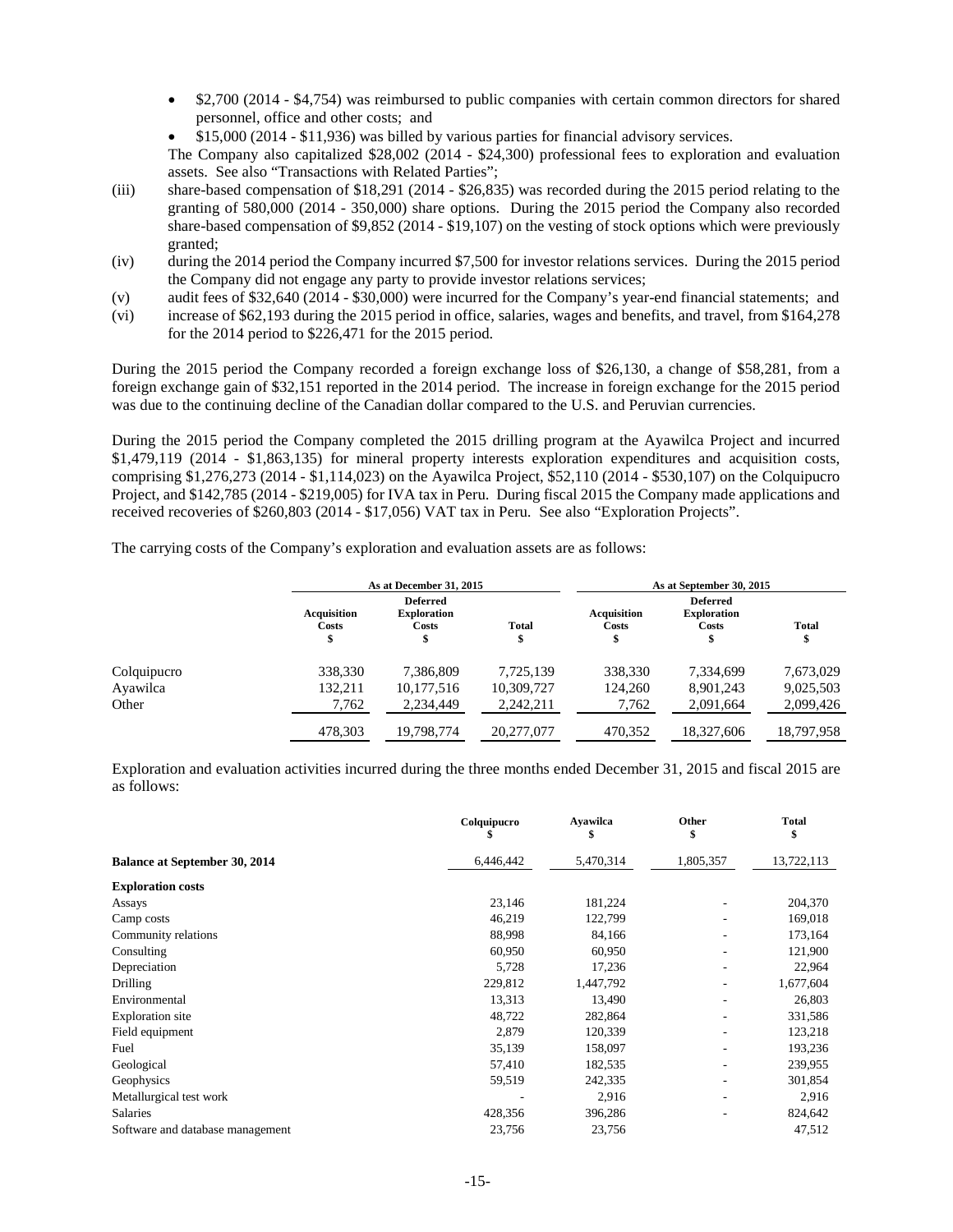|                                      | Colquipucro<br>\$ | <b>Avawilca</b><br>\$ | Other<br>\$ | <b>Total</b><br>\$ |
|--------------------------------------|-------------------|-----------------------|-------------|--------------------|
| Transportation                       | 39,561            | 168,151               |             | 207,712            |
| Travel                               | 3,028             | 4,345                 |             | 7,373              |
| VAT incurred                         |                   |                       | 547,110     | 547,110            |
| VAT recovered                        |                   |                       | (260, 803)  | (260, 803)         |
|                                      | 1,166,546         | 3,509,281             | 286,307     | 4,962,134          |
| <b>Acquisition costs</b>             |                   |                       |             |                    |
| Concession payments                  | 60,041            | 45,908                | 7,762       | 113,711            |
| <b>Balance at September 30, 2015</b> | 7,673,029         | 9,025,503             | 2,099,426   | 18,797,958         |
| <b>Exploration costs</b>             |                   |                       |             |                    |
| Assays                               |                   | 30,168                |             | 30,168             |
| Camp costs                           | 4,372             | 55,252                |             | 59,624             |
| Community relations                  | 16,786            | 64,641                |             | 81,427             |
| Depreciation                         | 177               | 3,816                 |             | 3,993              |
| Drilling                             |                   | 645,306               |             | 645,306            |
| Environmental                        | 6,672             | 26,880                |             | 33,552             |
| <b>Exploration</b> site              | 5,806             | 87,020                |             | 92,826             |
| Field equipment                      |                   | 9,373                 |             | 9,373              |
| Fuel                                 | 8,660             | 29,289                |             | 37,949             |
| Geological                           |                   | 77,191                |             | 77,191             |
| Geophysics                           |                   | 13,380                |             | 13,380             |
| Salaries                             | 5,463             | 191,017               |             | 196,480            |
| Transportation                       | 4,174             | 42,940                |             | 47,114             |
| VAT incurred                         |                   |                       | 142,785     | 142,785            |
|                                      | 52,110            | 1,276,273             | 142,785     | 1,471,168          |
| <b>Acquisition costs</b>             |                   |                       |             |                    |
| Concession payments                  |                   | 7,951                 |             | 7,951              |
| <b>Balance at December 31, 2015</b>  | 7,725,139         | 10,309,727            | 2,242,211   | 20,277,077         |

During the three months ended December 31, 2015 the Company did not complete any equity financings.

## **Financial Condition / Capital Resources**

The Company's ability to continue as a going concern is dependent upon the ability of the Company to obtain the necessary financing to develop properties and to establish future profitable production. To date the Company has not earned significant revenues and is considered to be in the exploration stage. The Company's operations are funded from equity financings which are dependent upon many external factors and may be difficult to impossible to secure or raise when required. As at December 31, 2015 the Company had cash of \$4,804,677 and working capital in the amount of \$4,520,484. The Company has recently completed its 2015 drilling program and does not anticipate any significant drilling activities until the fall of 2016. Management considers that the Company has sufficient funds to maintain ongoing corporate overhead and field expenses, compile and assess the results of the 2015 drill program and continue ongoing exploration activities on its existing mineral projects. Exploration activities may change as a result of ongoing results and recommendations or the Company may acquire additional properties which may entail significant exploration commitments. While the Company has been successful in securing financings in the past, there is material uncertainty it will be able to do so in the future.

#### **Off-Balance Sheet Arrangements**

The Company has no off-balance sheet arrangements.

#### **Proposed Transactions**

The Company has no proposed transactions.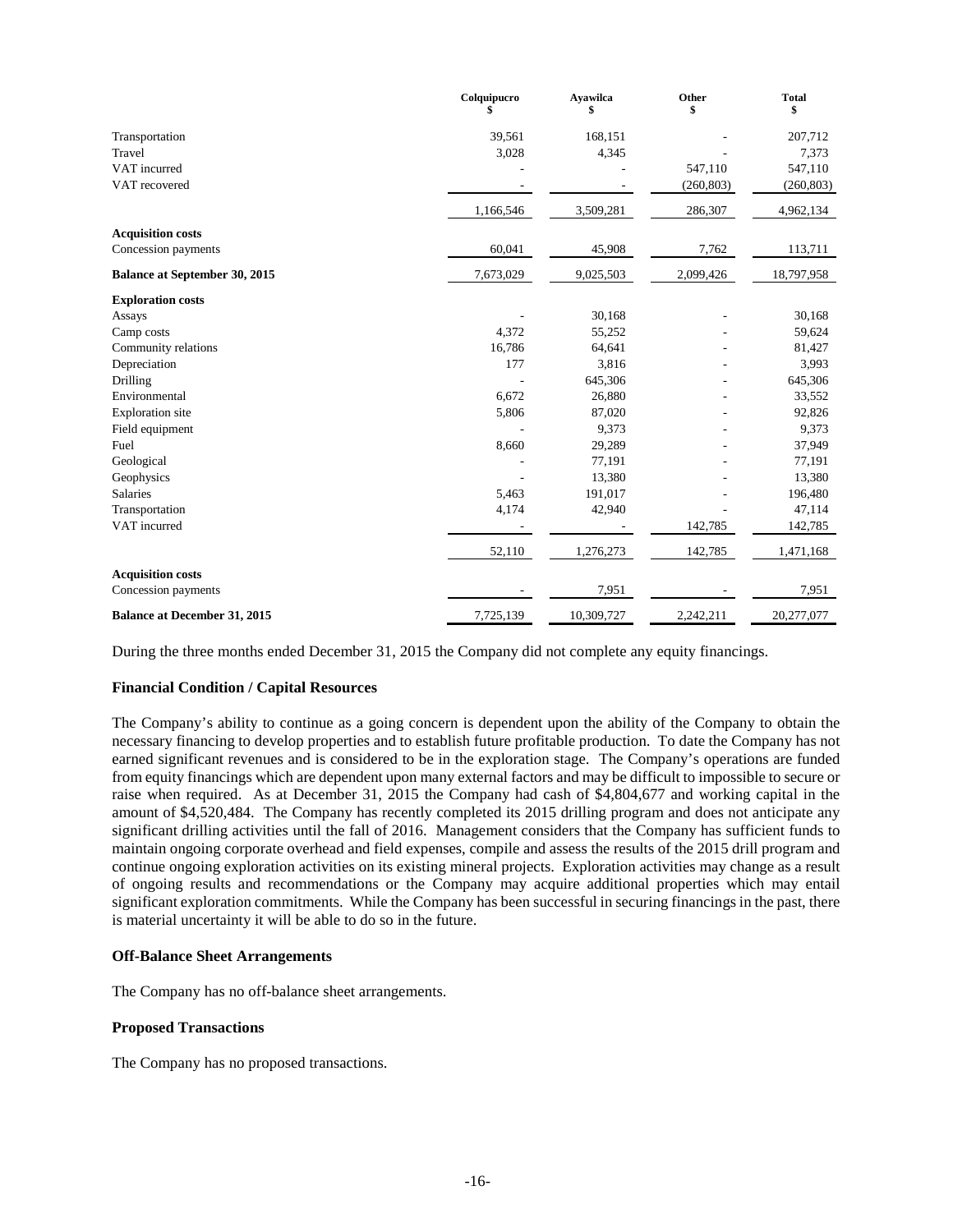#### **Critical Accounting Estimates**

The preparation of financial statements in conformity with IFRS requires management to make estimates and assumptions that affect the reported amounts of assets and liabilities and disclosure of contingent assets and liabilities at the date of the financial statements, and the reported amounts of revenues and expenditures during the reporting period. Examples of significant estimates made by management include estimating the fair values of financial instruments, valuation allowances for deferred income tax assets and assumptions used for share-based compensation. Actual results may differ from those estimates.

A detailed summary of all the Company's significant accounting policies is included in Note 3 to the September 30, 2015 annual consolidated financial statements.

#### **Changes in Accounting Policies**

There are no changes in accounting policies.

## **Transactions with Related Parties**

A number of key management personnel, or their related parties, hold positions in other entities that result in them having control or significant influence over the financial or operating policies of those entities. Certain of these entities transacted with the Company during the reporting period.

#### (a) *Transactions with Key Management Personnel*

During the three months ended December 31, 2015 and 2014 the following amounts were incurred with respect to the Company's CEO, the Company's current VP Exploration (Mr. Alvaro Fernandez-Baca), former VP Exploration (Mr. John Nebocat), and the Company's CFO (Mr. Nick DeMare):

|                                               | 2015<br>\$ | 2014<br>\$ |
|-----------------------------------------------|------------|------------|
| Management fees - Dr. Carman                  | 55,000     | 55,000     |
| Professional fees - Mr. DeMare                | 7,500      | 7,500      |
| Professional fees - Mr. Fernandez-Baca        | 50,000     |            |
| Professional fees - Mr. Nebocat               |            | 27,000     |
| Share-based compensation - Dr. Carman         | 4.617      | 17,692     |
| Share-based compensation - Mr. Fernandez-Baca | 5,235      |            |
|                                               | 122,352    | 107.192    |

The Company has expensed \$94,350 (2014 - \$82,892) of key management compensation to operations and capitalized \$28,002 (2014 - \$24,300) to exploration and evaluation assets.

As at December 31, 2015, \$nil (2014 - \$11,500) remained unpaid.

#### (b) *Transactions with Other Related Parties*

(i) During the three months ended December 31, 2015 and 2014 the following amounts were incurred for professional services provided by non-management directors of the Company (Messrs. David Henstridge and William Lee):

|                                    | 2015<br>S | 2014   |  |
|------------------------------------|-----------|--------|--|
| Professional fees - Mr. Henstridge | 6.000     | 6,000  |  |
| Professional fees - Mr. Lee        | 6.000     | 6,000  |  |
|                                    | 12.000    | 12.000 |  |

As at December 31, 2015, \$8,000 (2014 - \$8,000) remained unpaid.